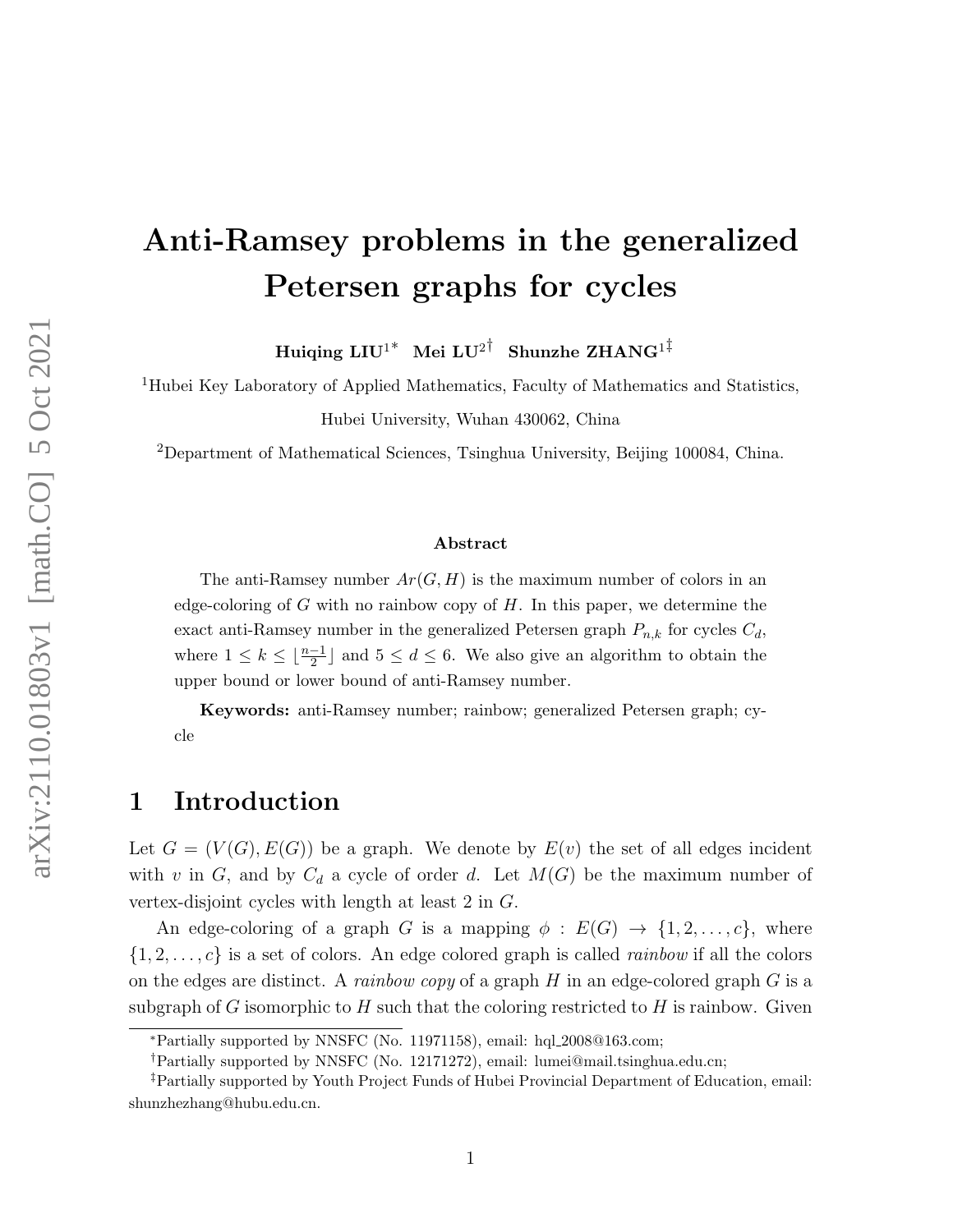two graphs G and H, the *anti-Ramsey number*  $Ar(G, H)$  is the maximum number of colors in an edge-coloring of  $G$  which has no rainbow copy of  $H$ . If there is no copy of H in G, then  $Ar(G, H) = |E(G)|$ .

The study of anti-Ramsey theory was initiated by Erdös, Simonovits and Sos in 1973 [\[4\]](#page-23-0) and considered in the classical case when  $G = K_n$ . They presented a close relationship between the anti-Ramsey number and Turán number. Since then, plentiful results were researched for a variety of graphs  $H$ , including cycles  $[1, 2, 12, 13, 18, 19]$  $[1, 2, 12, 13, 18, 19]$  $[1, 2, 12, 13, 18, 19]$  $[1, 2, 12, 13, 18, 19]$  $[1, 2, 12, 13, 18, 19]$  $[1, 2, 12, 13, 18, 19]$ , cliques  $[4, 17]$  $[4, 17]$ , trees  $[9, 11]$  $[9, 11]$ , and matchings  $[7, 16]$  $[7, 16]$ . Some other graphs were also considered as the host graphs in anti-Ramsey problems, such as hypergraphs [\[6\]](#page-23-5), hypecubes [\[3\]](#page-23-6), complete split graphs [\[5,](#page-23-7) [14\]](#page-24-7), and triangulations [\[8,](#page-23-8) [10,](#page-24-8) [15\]](#page-24-9).

For cycles, Erdös, Simonovits and Sós [\[4\]](#page-23-0) showed that  $Ar(K_n, C_3) = n-1$ . Alon [\[1\]](#page-23-1) showed that  $Ar(K_n, C_4) = \lfloor \frac{4n}{3} \rfloor$  $\frac{\ln n}{3}$ ] – 1. Montellano-Ballesteros and Neumann-Lara [\[18\]](#page-24-2) proved that  $Ar(K_n, C_d) = \left(\frac{d-2}{2} + \frac{1}{d-2}\right)$  $\frac{1}{d-1}$ )n+O(1) for  $3 \le d \le n$ . In 2015, Horňák, Jendrol, Schiermeyer and Sotak [\[8\]](#page-23-8) investigated the anti-Ramsey numbers for cycles in plane triangulations. Lan, Shi and Song [\[15\]](#page-24-9) gave the upper and lower bounds of the anti-Ramsey number  $Ar(W_n, C_d)$  for  $n \geq d-1$  and  $d \geq 6$ . Recently, Xu, Lu and Liu [\[19\]](#page-24-3) completely solved the anti-Ramsey numbers of cycles in wheel graphs and determined some exact values of  $Ar(G, C_d)$  when the host graph G is  $P_m \times P_n$ ,  $P_m \times C_n$ ,  $C_m \times C_n$ and cyclic Cayley graph, respectively.

Here, we are interested in the anti-Ramsey problems in generalized Petersen graphs for cycles. Let  $n \geq 3$  and k be integers such that  $1 \leq k \leq n-1$ . The generalized Petersen graph  $P_{n,k}$  is a graph of order 2n with  $V(P_{n,k}) = \{u_i, v_i : 0 \le i \le n-1\}$ and edge set  $E(P_{n,k}) = \{u_i u_{i+1}, u_i v_i, v_i v_{i+k} : 0 \le i \le n-1\}$ , where subscripts are taken modulo *n*. Let  $O_n = \{u_0, u_1, \ldots, u_{n-1}\}\$  and  $I_n = \{v_0, v_1, \ldots, v_{n-1}\}\$ . Then  $V(P_{n,k}) = O_n \cup I_n$ . The subgraph induced by  $O_n$  is called the outer rim, while the subgraph induced by  $I_n$  is called the inner rim. A spoke of  $P_{n,k}$  is an edge of the form  $u_i v_i$  for some  $0 \leq i \leq n-1$ . Note that  $P_{n,k}$  is isomorphic to  $P_{n,n-k}$ . Hence we can always assume that  $1 \leq k \leq \lfloor \frac{n-1}{2} \rfloor$ .

The generalized Petersen graph has been extensively investigated as many nice structural and algorithmic properties.

<span id="page-1-0"></span>**Proposition 1.1** (i)  $P_{n,k}$  contains  $C_5$  if and only if  $n \in \{3,5\}$  or  $k \in \{2, \frac{n}{5}\}$  $\frac{n}{5}, \frac{2n}{5}$  $\frac{2n}{5}, \frac{n-1}{2}$  $\frac{-1}{2}\},\$ (ii)  $P_{n,k}$  contains  $C_6$  if and only if  $k \in \{1,3,\frac{n}{6}\}$  $\frac{n}{6}, \frac{n-1}{3}$  $\frac{-1}{3}, \frac{n+1}{3}$  $\frac{+1}{3}, \frac{n-2}{2}$  $\frac{-2}{2}\}.$ 

**Proof.** Note that  $V(P_{n,k}) = O_n \cup I_n$ . By the definition of  $P_{n,k}$ ,  $|V(C_5) \cap O_n| \in$  $\{0, 2, 3, 5\}$  and  $|V(C_6) \cap O_n| \in \{0, 2, 3, 4, 6\}$ . Obviously,  $P_{n,1}$  contains  $C_5$  for  $n \in \{3, 5\}$ and  $C_6$  for  $n \geq 3$ . So, in the following, we can assume  $k \geq 2$ .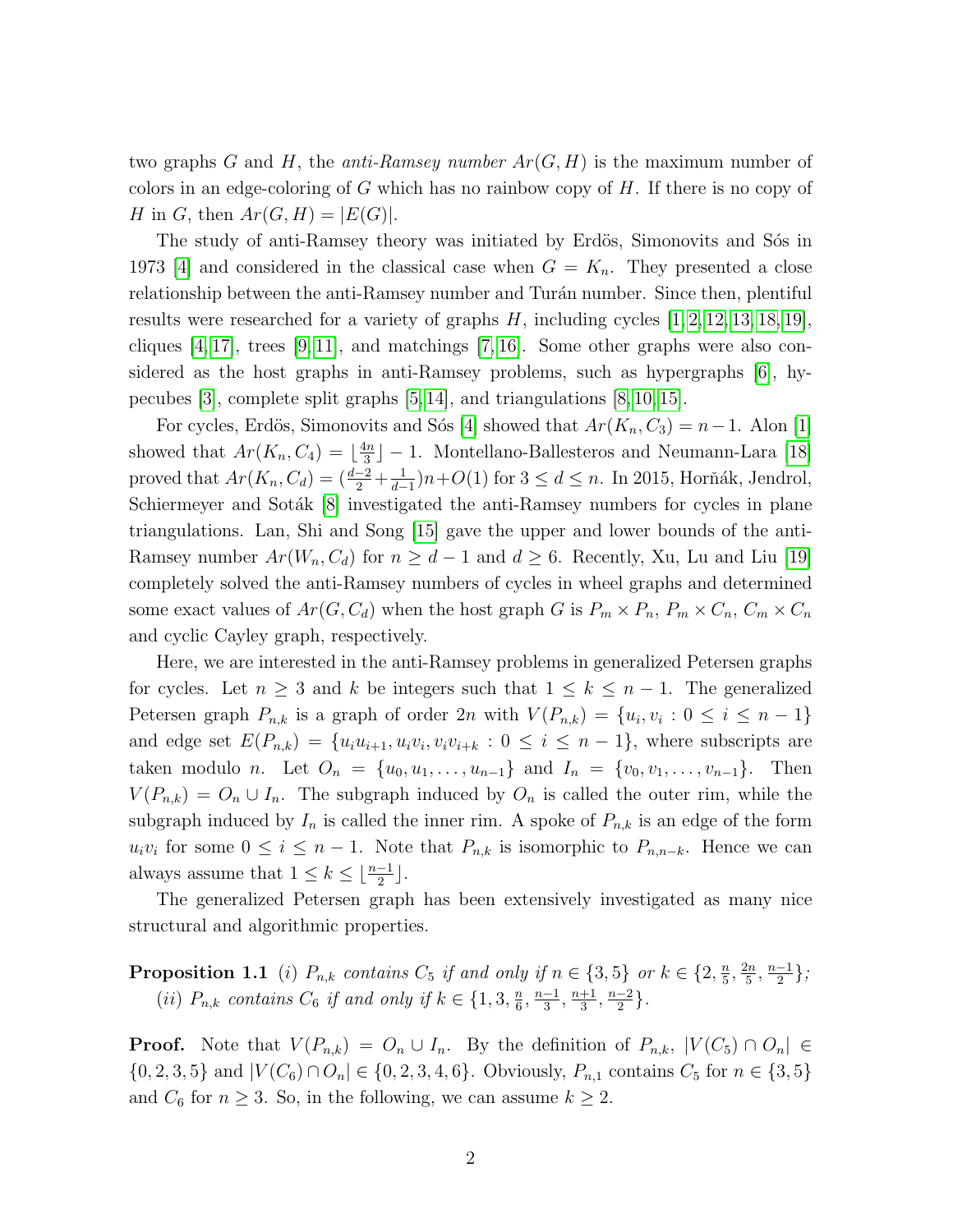Let  $C_t = w_1w_2\cdots w_tw_1$  be a cycle of length t in  $P_{n,k}$ . If  $V(C_t) \subseteq O_n$ , then  $t = n$ . If  $|V(C_t) \cap O_n| = 0$ , i.e.,  $V(C_t) \subseteq I_n$ , then we can assume  $w_1 = v_0$  by symmetry, and then  $C_t = v_0v_kv_{2k} \cdots v_{(t-1)k}v_0$ , which implies  $tk \equiv 0 \pmod{n}$  and  $ik \not\equiv 0 \pmod{n}$  for  $1 \leq i \leq t-1$ . Combining this with  $1 \leq k \leq \lfloor \frac{n-1}{2} \rfloor$ , we have  $k \in \{\frac{n}{5}, \frac{2n}{5} \}$  $\frac{2n}{5}$  for  $t=5$ and  $k = \frac{n}{6}$  $\frac{n}{6}$  for  $t = 6$ . Thus we may assume  $2 \leq |V(C_t) \cap O_n| \leq t - 1$ . Without loss of generality, we assume  $w_1 = u_0$  and  $w_2 = u_1$ .

(i) Note that  $|V(C_5) \cap O_n| \in \{2,3\}$ . If  $|V(C_5) \cap O_n| = 2$ , then  $|V(C_5) \cap I_n| = 3$ ,  $w_5 = v_0$  and  $w_3 = v_1$ . Let  $w_4 = v_s$ , then  $v_1v_s, v_sv_0 \in E(P_{n,k})$ , which implies  $s - 1 = k$ and  $n-s=k$ . So  $k=\frac{n-1}{2}$  $\frac{-1}{2}$ .

If  $|V(C_5) \cap O_n| = 3$ , that is  $|V(C_5) \cap I_n| = 2$ , then we can assume that  $w_3 = u_2$ , and  $w_4 = v_2, w_5 = v_0$ , which implies  $v_2v_0 \in E(P_{n,k})$ . Thus  $k = 2$ .

(ii) Note that  $|V(C_6) \cap O_n| \in \{2, 3, 4\}$  and  $N_{I_n}(v_i) = \{v_{i+k}, v_{n-k+i}\}\$  for  $0 \le i \le n-1$ . If  $|V(C_6) \cap O_n| = 2$ , then  $w_3 = v_1$ ,  $w_6 = v_0$ ,  $w_4 = v_{k+1}$  (resp.  $w_4 = v_{n-k+1}$ ) and  $w_5 = v_{2k+1}$  (resp.  $w_5 = v_{n-2k+1}$ ), which implies  $3k + 1 \equiv 0 \pmod{n}$  (resp.  $n-3k+1 \equiv 0 \pmod{n}$ , i.e.,  $k = \frac{n-1}{3}$  $\frac{-1}{3}$  (resp.  $k = \frac{n+1}{3}$  $\frac{+1}{3}$ ).

If  $|V(C_6) \cap O_n| = 3$ , say  $w_3 = u_2$ , then  $w_4 = v_2$ , and  $w_5 = v_{k+2}$  (resp.  $w_5 = v_{n-k+2}$ ), which implies  $2k + 2 \equiv 0 \pmod{n}$  (resp.  $n - 2k + 2 \equiv 0 \pmod{n}$ ), i.e.,  $k = \frac{n-2}{2}$  $\frac{-2}{2}$ .

If  $|V(C_6) \cap O_n| = 4$ , then we can assume that  $w_3 = u_2$  and  $w_4 = u_3$ . Thus  $w_5 = v_3$ , which implies  $k = 3$  as  $w_6 = v_0$ .

In this paper, we determine the exact anti-Ramsey number in  $P_{n,k}$  for  $C_d$ , where  $1 \leq k \leq \lfloor \frac{n-1}{2} \rfloor$  and  $5 \leq d \leq 6$ . Our results are as follows.

<span id="page-2-0"></span>**Theorem 1.2** For  $1 \leq k \leq \lfloor \frac{n-1}{2} \rfloor$ , we have

$$
Ar(P_{n,k}, C_5) = \begin{cases} 7, & \text{if } (n,k) = (3,1); \\ 13, & \text{if } (n,k) = (5,1); \\ 10, & \text{if } (n,k) = (5,2); \\ 22, & \text{if } (n,k) = (10,2); \\ \lfloor \frac{7n}{3} \rfloor, & \text{if } n \ge 6, n \neq 10 \text{ and } k = 2, \text{ or } k = \frac{n-1}{2} \ge 3; \\ \frac{14n}{5}, & \text{if } k \ge 3 \text{ and } k \in \{\frac{n}{5}, \frac{2n}{5}\}; \\ 3n, & \text{otherwise.} \end{cases}
$$

<span id="page-2-2"></span><span id="page-2-1"></span>**Theorem 1.3** For  $n \geq 3$ , we have

$$
Ar(P_{n,1}, C_6) = \begin{cases} 7, & \text{if } n = 3; \\ 9, & \text{if } n = 4; \\ 14, & \text{if } n = 6; \\ \lfloor \frac{5n}{2} \rfloor, & \text{if } n \ge 5, \ n \ne 6; \end{cases}
$$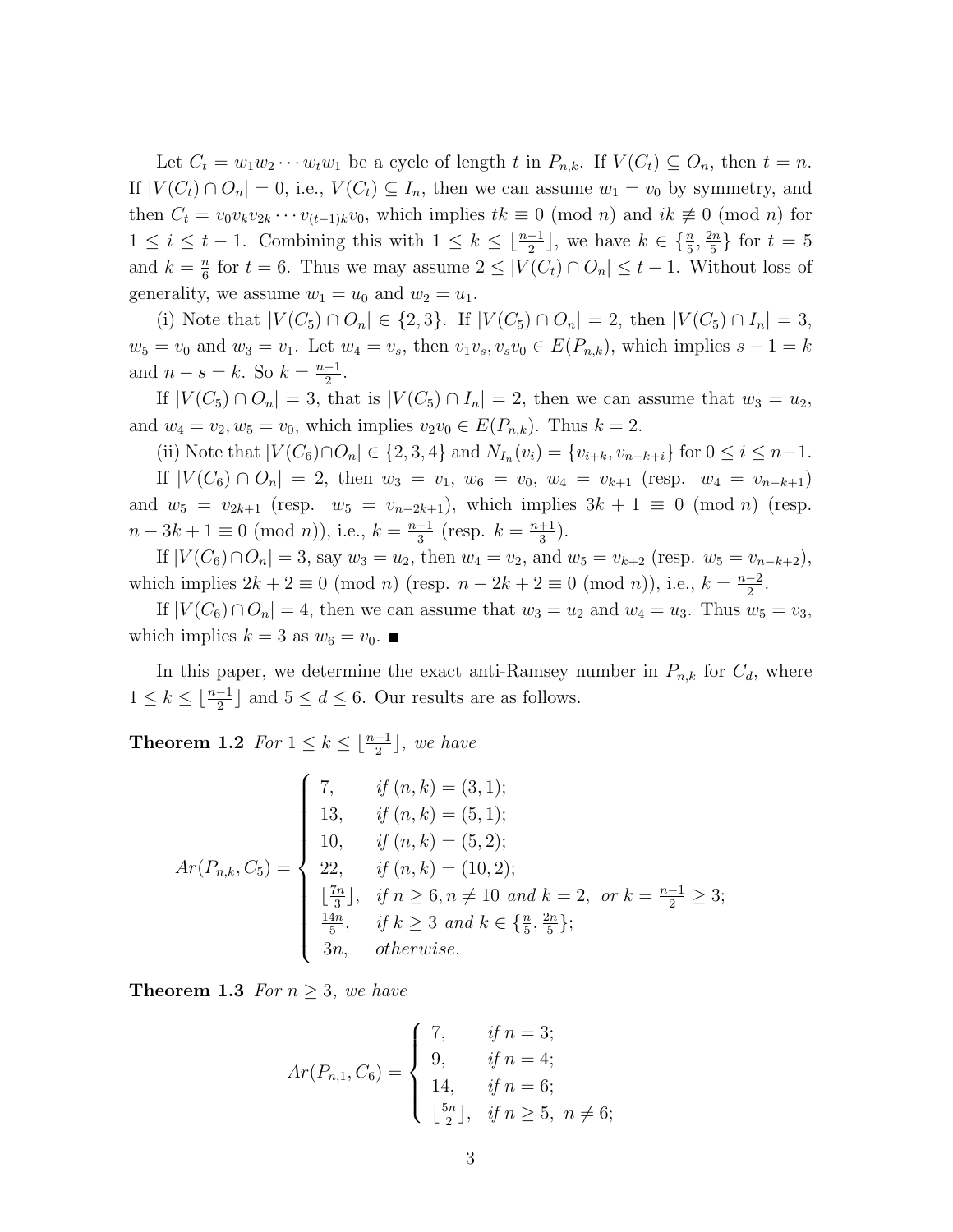**Theorem 1.4** For  $n \geq 5$ , we have

$$
Ar(P_{n,2}, C_6) = \begin{cases} 11, & \text{if } n = 5; \\ 14, & \text{if } n = 6; \\ 17, & \text{if } n = 7; \\ 34, & \text{if } n = 12; \\ 3n, & \text{otherwise.} \end{cases}
$$

<span id="page-3-0"></span>**Theorem 1.5** For  $n \geq 7$ , we have

$$
Ar(P_{n,3}, C_6) = \begin{cases} 17, & \text{if } n = 8; \\ 22, & \text{if } n = 10; \\ 42, & \text{if } n = 18; \\ \lfloor \frac{5n}{2} \rfloor, & \text{otherwise.} \end{cases}
$$

<span id="page-3-1"></span>**Theorem 1.6** For  $4 \leq k \leq \lfloor \frac{n-1}{2} \rfloor$ , we have

$$
Ar(P_{n,k}, C_6) = \begin{cases} \lfloor \frac{5n}{2} \rfloor, & \text{if } k \in \{\frac{n-1}{3}, \frac{n+1}{3}\};\\ \lfloor \frac{7n}{3} \rfloor, & \text{if } k = \frac{n-2}{2};\\ \frac{17n}{6}, & \text{if } k = \frac{n}{6};\\ 3n, & \text{otherwise.} \end{cases}
$$

The rest of the paper is organized as follows. In Section 2, we give some notations and lemmas which will be used in the proof of main results. The exact values of  $Ar(P_{n,k}, C_5)$  and  $Ar(P_{n,k}, C_6)$  for  $1 \leq k \leq \lfloor \frac{n-1}{2} \rfloor$  are determined in Sections 3 and 4, respectively.

### 2 Preliminaries

A hypergraph is a pair  $H = (V, \mathscr{F})$ , where V is a finite set of vertices and  $\mathscr{F}$  is a family of subsets of V such that for every  $F \in \mathscr{F}$ ,  $F \neq \emptyset$  and  $V = \bigcup_{F \in \mathscr{F}} F$ . If  $|F| = 1$ , we call F a loop. The rank of H is defined as  $r(H) = \max_{F \in \mathscr{F}} |F|$ . If  $r(H) = 2$ , then H is a graph. For every  $v \in V$ , denote  $F_H(v) = \{F \in \mathcal{F} | v \in F\}$ . Let  $s(H) = \max\{|F_i \cap F_j| : F_i, F_j \in \mathscr{F}\}.$ 

Let G be a simple graph with  $E(G) = \{e_1, e_2, \ldots, e_m\}$ , and let  $\Psi = \{G_1, \ldots, G_l\}$ with  $E(G) = \bigcup_{i=1}^{l} E(G_i)$ , where  $G_i$  is a subgraph of G for  $1 \leq i \leq l$ . A hypergraph  $H_{G,\Psi}$ is constructed in [\[19\]](#page-24-3) with  $V(H_{G,\Psi}) = \{x_1, x_2, \ldots, x_l\}$  and  $E(H_{G,\Psi}) = \{F_1, F_2, \ldots, F_m\}$ , where each  $x_i$  corresponds to  $G_i$  in  $\Psi$   $(1 \leq i \leq l)$  and  $x_i \in F_j$  if and only if  $e_j \in E(G_i)$  $(1 \leq j \leq m).$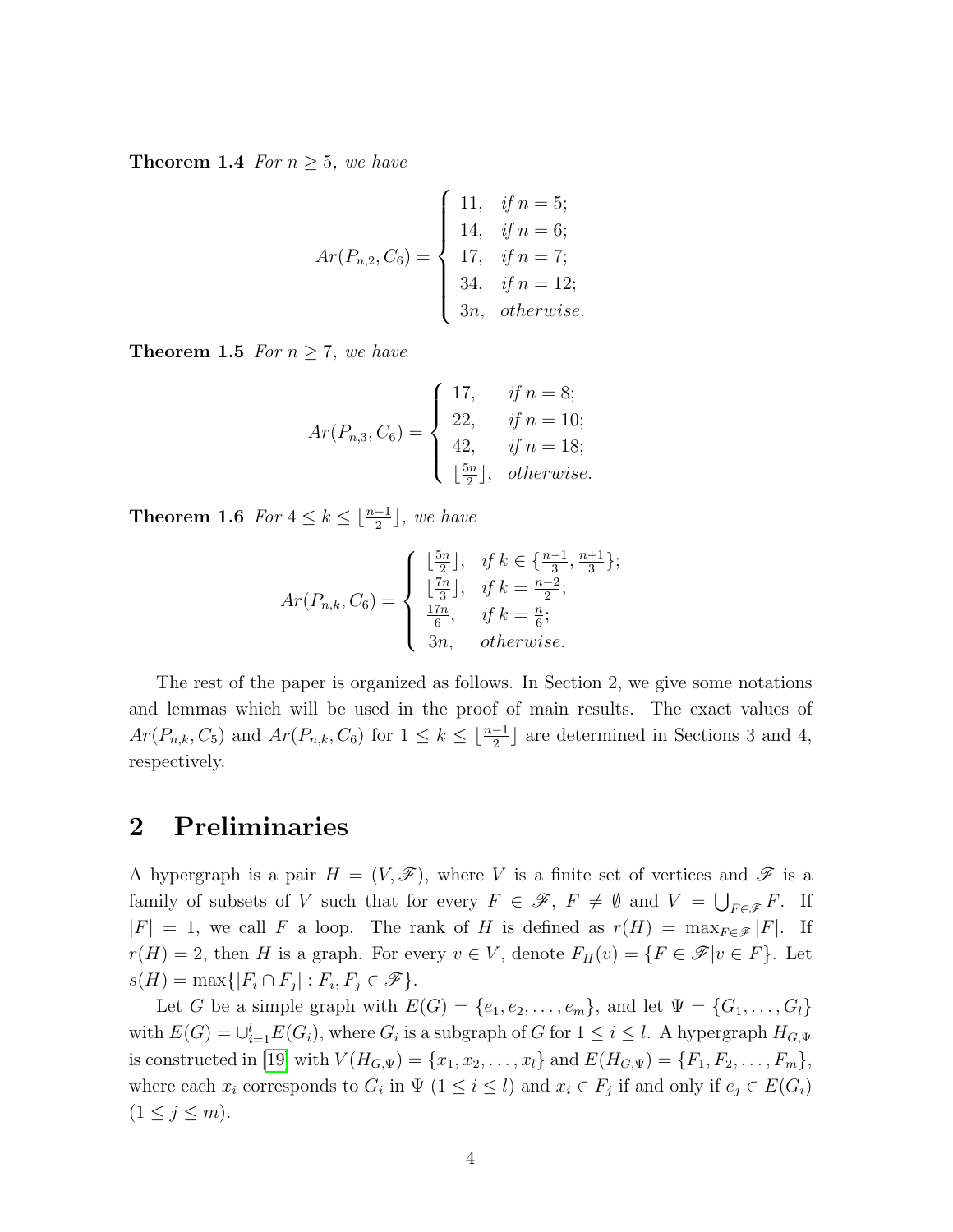Given a graph G and  $\Psi = \{G_1, \ldots, G_l\}$ , where  $G_i$  is a subgraph of G for  $1 \leq i \leq l$ . For an edge-coloring of G,  $H \in \Psi$  is called *rainbow-* $\Psi$  *qraph* if the coloring restricted to H is rainbow. Let  $Ar_G(\Psi)$  denote the maximum number of colors in a coloring of the edges of G such that there is no rainbow- $\Psi$  graph of G. Obviously, if  $\Psi = \{G_1, \ldots, G_l\}$ is the set of all copies of H in G, then  $Ar(G, H) = Ar_G(\Psi)$ .

The following two lemmas will be useful in the proof of our main results.

<span id="page-4-1"></span>**Lemma 2.1** [\[19\]](#page-24-3) Let  $G = (V, E)$  be a simple graph. Let  $\Psi = \{G_1, \ldots, G_l\}$  such that  $E(G) = \bigcup_{i=1}^{l} E(G_i)$ , where  $G_i$  is a subgraph of G for  $1 \leq i \leq l$ . Suppose  $H_{G,\Psi}$  is a graph. Then

$$
Ar_G(\Psi) = |E(G)| - |\Psi| + M(H_{G,\Psi}).
$$

<span id="page-4-0"></span>**Lemma 2.2** [\[19\]](#page-24-3) Let  $G = (V, E)$  be a simple graph. Let  $\Psi = \{G_1, \ldots, G_l\}$  such that  $E(G) = \bigcup_{i=1}^{l} E(G_i)$ , where  $G_i$  is a subgraph of G for  $1 \leq i \leq l$ . Suppose  $H_{G,\Psi}$  is a hypergraph with  $r(H_{G,\Psi}) = r$  and  $s(H_{G,\Psi}) = s$ , then

$$
Ar_G(\Psi) \le |E(G)| - \left\lceil \frac{2l}{r+s} \right\rceil.
$$

Let  $H = (V, \mathscr{F})$  be a hypergraph with  $|V(H)| = l$  and  $\mathscr{F} = \{F_1, F_2, \ldots, F_m\}$ . Given an integer h with  $0 \le h \le m-1$ . Let  $\{\mathscr{F}_1, \mathscr{F}_2, \ldots, \mathscr{F}_{m-h}\}$  be an  $(m-h)$ partition of  $\mathscr{F}$  with  $|\mathscr{F}_1| \geq |\mathscr{F}_2| \geq \cdots \geq |\mathscr{F}_{m-h}| \geq 1$ . For  $1 \leq i \leq m-h$ , we denote  $L_i := \{v \in F_t \cap F_j \mid F_t, F_j \in \mathscr{F}_i, t \neq j\}$  if  $|\mathscr{F}_i| \geq 2$ , and  $\emptyset$  otherwise. Then  $|L_i|$  is the number of vertices which appear simultaneously in at least two edges in  $\mathscr{F}_i$ when  $|\mathscr{F}_i| \geq 2$ . If each vertex contained in the edges of  $\mathscr{F}_i$  appears simultaneously in only two edges of  $\mathscr{F}_i$ , then  $\mathscr{F}_i$  is called a *barrier*. Obviously,  $|\bigcup_{i=1}^{m-h} L_i| \leq l$ . If  $|\bigcup_{i=1}^{m-h} L_i| < l$  for any  $(m-h)$ -partition of  $\mathscr{F}$ , then we say  $H \in \mathscr{P}_{h,l}$  and call that H satisfies the property  $\mathscr{P}_{h,l}$ . Clearly, if  $H \notin \mathscr{P}_{h,l}$ , then there exists a  $(m-h)$ -partition  $\{\mathscr{F}_1,\mathscr{F}_2,\ldots,\mathscr{F}_{m-h}\}\$  of  $E(H)$  such that  $|\bigcup_{i=1}^{m-h} L_i|=l$ , that is,  $\bigcup_{i=1}^{m-h} L_i=V$ .

Note that for each  $1 \leq i \leq m - h$ ,

$$
|L_i| \leq \begin{cases} \lfloor \frac{r(H)|\mathscr{F}_i|}{2} \rfloor, & \text{if } |\mathscr{F}_i| \geq 3\\ s(H), & \text{if } |\mathscr{F}_i| = 2\\ 0, & \text{otherwise.} \end{cases}
$$
 (1)

Hence, if  $|\mathscr{F}_i| \geq 3$  and  $r(H)$  is even, then the equality in (1) holds if and only if  $\mathscr{F}_i$  is a barrier.

<span id="page-4-2"></span>**Lemma 2.3** Let  $H = (V, \mathcal{F})$  be a hypergraph with  $|V(H)| \geq 7$  and  $\mathcal{F} = \{F_1, F_2, \ldots, F_m\}$ with  $m \geq 4$ . If  $r(H) = 3$  and  $s(H) = 2$ , then  $H \in \mathscr{P}_{3,7}$ .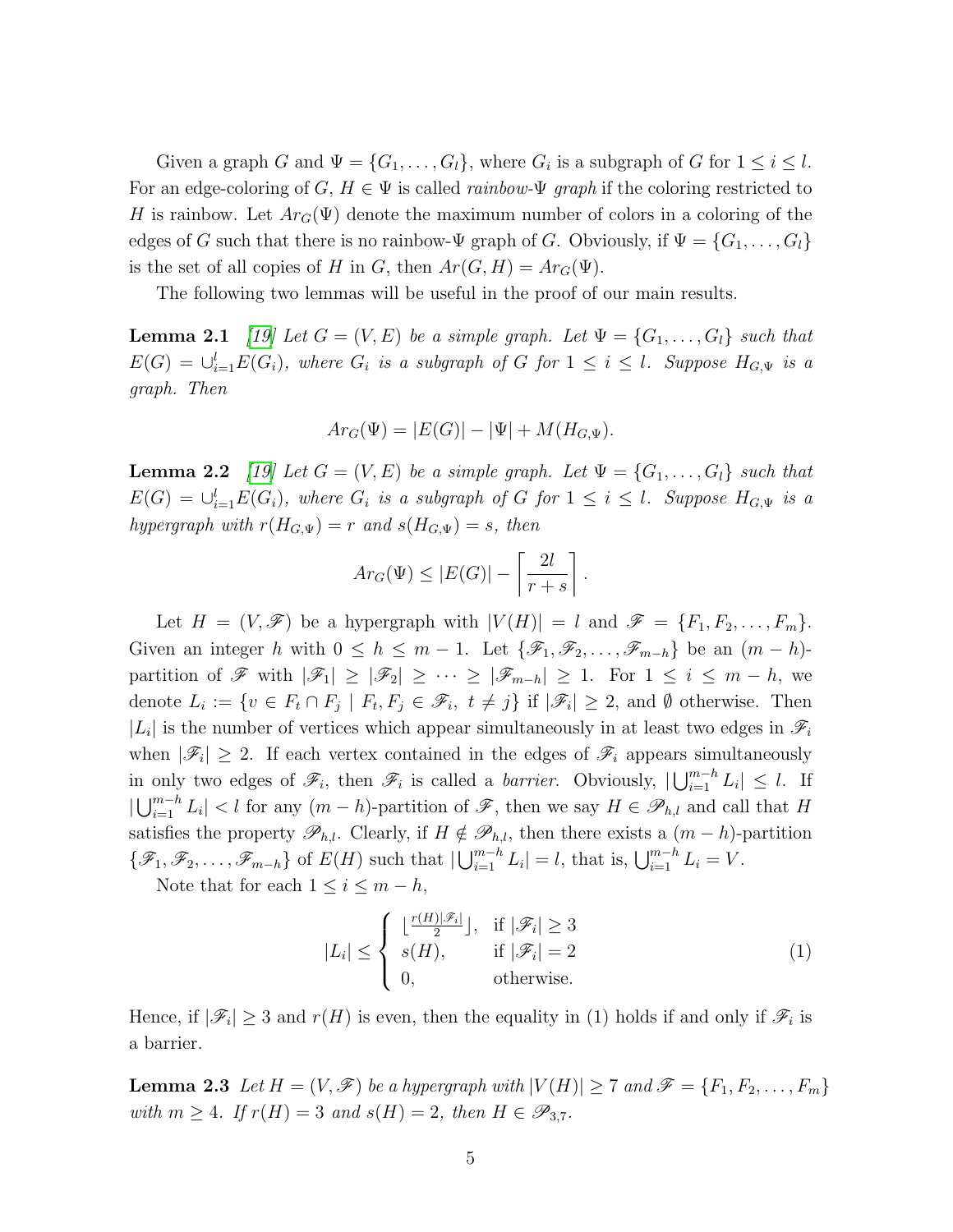**Proof.** Let  $\{\mathscr{F}_1,\mathscr{F}_2,\ldots,\mathscr{F}_{m-3}\}\)$  be an  $(m-3)$ -partition of  $\mathscr{F}$  with  $|\mathscr{F}_1|\geq |\mathscr{F}_2|\geq$  $\cdots \geq |\mathscr{F}_{m-3}| \geq 1$ . Then  $2 \leq |\mathscr{F}_1| \leq 4$  and  $\sum_{i=1}^{m-3}(|\mathscr{F}_i| - 1) = 3$ . Since  $r(H) = 3$ and  $s(H) = 2$ , we have  $|L_i| \leq 2(|\mathscr{F}_i| - 1)$  for  $1 \leq i \leq m - 3$  by (1). So  $|\bigcup_{i=1}^{m-h} L_i| \leq$  $\sum_{i=1}^{m-3} |L_i| \leq 2 \sum_{i=1}^{m-3} (|\mathscr{F}_i| - 1) = 6 < 7$ , and hence  $H \in \mathscr{P}_{3,7}$ .

Let  $G = (V, E)$  be a (hyper)graph. Let  $\phi$  be an edge-coloring of G with the color set  $K = \{c_1, c_2, \ldots, c_t\}$ . Note that coloring here need not be proper. Suppose  $\phi^{-1}(c_i) \neq \emptyset$ for each  $c_i \in K$ . Let  $E(c_i) = \{e \in E(G) \mid \phi(e) = c_i\}$  and  $D(c_i) = |E(c_i)| - 1$  for  $c_i \in K$ . Set  $D(G) = \sum_{c_i \in K} D(c_i)$ . Then  $D(c_i)$  is the repeated number of the color  $c_i$  and  $D(G)$ is the repeated number of all colors in G. Obviously,  $|K| = |E(G)| - D(G)$ . In the following, we will give a necessary and sufficient condition for the bounds of  $Ar_G(\Psi)$ .

<span id="page-5-0"></span>**Lemma 2.4** Let  $G = (V, E)$  be a simple graph with  $|E(G)| = m$ . Let  $\Psi = \{G_1, \ldots, G_l\}$ such that  $E(G) = \bigcup_{i=1}^{l} E(G_i)$ , where  $G_i$  is a subgraph of G for  $1 \leq i \leq l$ . Suppose h is an integer with  $0 \le h \le m-1$ . Then  $H_{G,\Psi} \in \mathscr{P}_{h,l}$  if and only if  $Ar_G(\Psi) \le |E(G)|-(h+1)$ .

**Proof.** Suppose that  $E(G) = \{e_1, \ldots, e_m\}$ ,  $V(H_{G,\Psi}) = \{x_1, \ldots, x_l\}$  and  $E(H_{G,\Psi}) =$  $\{F_1, F_2, \ldots, F_m\}$ , where each  $x_i$  corresponds to  $G_i$  in  $\Psi$  for  $1 \leq i \leq l$  and each  $F_j$ corresponds to  $e_j$  for  $1 \leq j \leq m$ .

Let  $\phi$  be an edge-coloring of G with the color set  $K = \{c_1, c_2, \ldots, c_{m-h}\}\$  such that  $\phi^{-1}(c_i) \neq \emptyset$ . Consider the edge-coloring  $\phi^*$  of  $H_{G,\Psi}$ :  $\phi^*(F_j) = \phi(e_j)$  for  $1 \leq j \leq m$ . Then  $D_{\phi}(G) = D_{\phi^*}(H_{G,\Psi}) = h$ . Denote  $\mathscr{F}_i = \{F \in E(H_{G,\Psi}) \mid \phi^*(F) = c_i\}, 1 \leq i \leq k\}$  $m-h$ . Then  $\{\mathscr{F}_1,\mathscr{F}_2,\ldots,\mathscr{F}_{m-h}\}$  is a  $(m-h)$ -partition of  $E(H_{G,\Psi})$ .

If  $H_{G,\Psi} \in \mathscr{P}_{h,l}$ , then  $|\bigcup_{i=1}^{m-h} L_i| < l$ , and thus  $\bigcup_{i=1}^{m-h} L_i \subset V(H_{G,\Psi})$ . Let  $x_p \in$  $V(H_{G,\Psi}) \setminus (\bigcup_{i=1}^{m-h} L_i)$ . Then each edge of  $F_{H_{G,\Psi}}(x_p)$  is colored with distinct colors in  $H_{G,\Psi}$ , and then every edge of  $E(G_p)$  is colored with distinct colors in G. It follows that there exists a rainbow  $G_p$  in any edge-coloring of G by using  $m - h = |E(G)| - D_{\phi}(G)$ colors. So  $Ar_G(\Psi) \leq (|E(G)| - D_{\phi}(G)) - 1 = |E(G)| - (h + 1).$ 

Conversely, we suppose that  $H_{G,\Psi} \notin \mathscr{P}_{h,l}$ . Then there exists a  $(m - h)$ -partition  $\{\mathscr{F}_1', \mathscr{F}_2', \ldots, \mathscr{F}_{m-h}'\}$  of  $E(H_{G,\Psi})$  such that  $\bigcup_{i=1}^{m-h} L'_i = V(H_{G,\Psi})$ . Let  $\phi'$  be an edgecoloring of  $H_{G,\Psi}$  such that  $\phi'^{-1}(c_i) = \mathscr{F}'_i$  for  $1 \leq i \leq m - h$ . Then  $D_{\phi'}(H_{G,\Psi}) = h$ .

Now we give an edge-coloring  $\phi''$  of G as follows:  $\phi''(e_j) = \phi'(F_j)$ , where each  $F_j$ corresponds to  $e_j$   $(1 \leq j \leq m)$ . Then  $D_{\phi''}(G) = D_{\phi'}(H_{G,\Psi}) = h$ . Note that, for any  $x_p \in V(H_{G,\Psi}), x_p \in L'_i$  for some  $i \ (1 \leq i \leq m-h)$ , and hence there are at least two edges of  $F_{H_{G,\Psi}}(x_p)$  colored with the same color in  $H_{G,\Psi}$ , which implies at least two edges in each  $G_p$  are colored with the same color. So, G contains no rainbow- $\Psi$  graph of G. Therefore,  $Ar_G(\Psi) \geq |E(G)| - D_{\phi''}(G) = |E(G)| - h$ .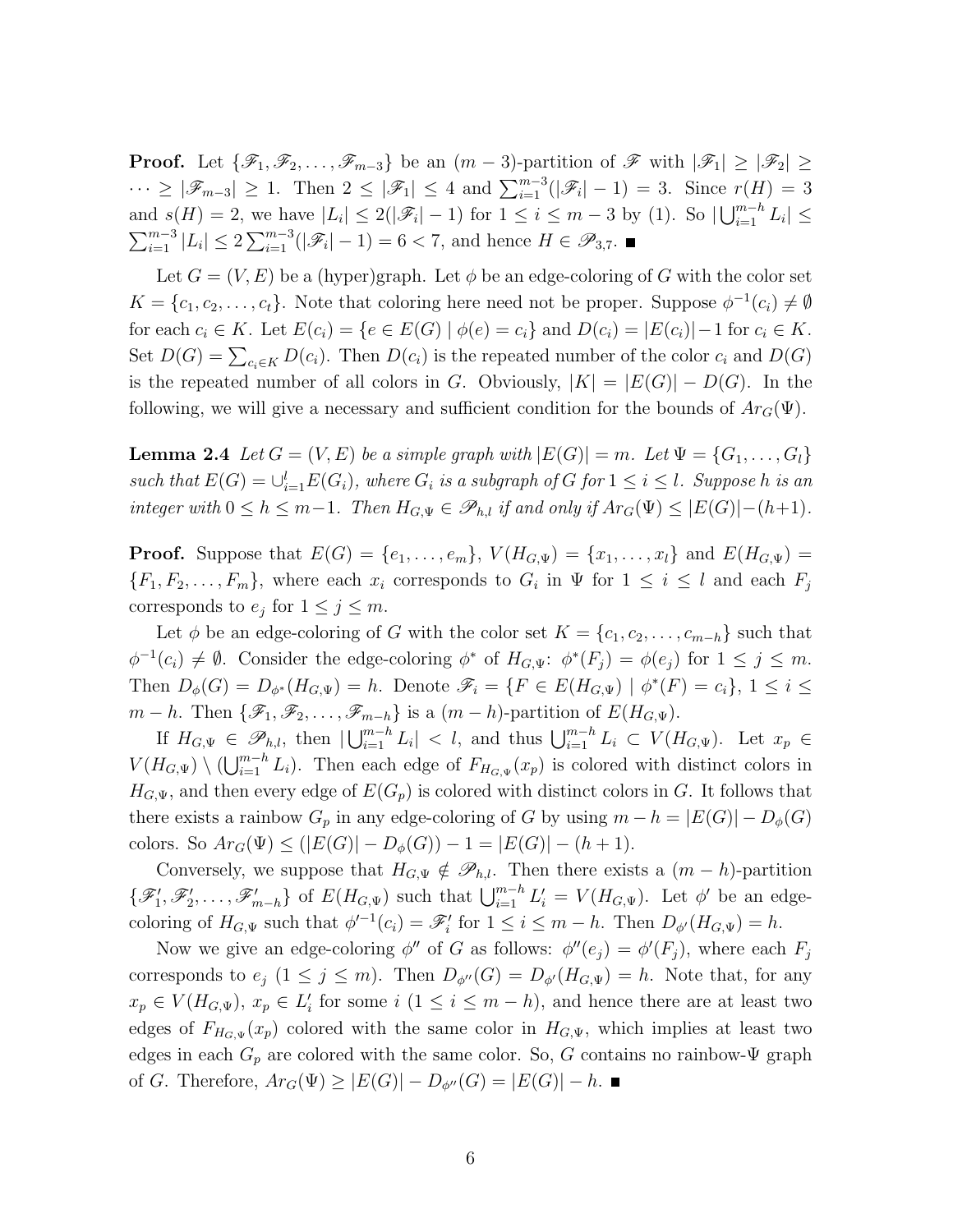In order to obtain the bounds of  $Ar_G(\Psi)$ , we need to check that whether a hypergraph  $H_{G,\Psi}$  satisfies the property  $\mathscr{P}_{h,l}$  or not by Lemma [2.4.](#page-5-0) So we give the following algorithm.

**Algorithm 2.5** Determine a hypergraph  $H_{G,\Psi}$  with the property  $\mathscr{P}_{h,l}$  or not. **Input:** A hypergraph  $H_{G,\Psi} = (V, \mathcal{F})$  with  $|V| = l$  and  $\mathcal{F} = \{F_1, F_2, \ldots, F_m\}$ , an integer h with  $0 \le h \le m - 1$ . **Output:**  $H_{G,\Psi} \in \mathscr{P}_{h,l}$  or  $H_{G,\Psi} \notin \mathscr{P}_{h,l}$ . 1: set  $Q := \emptyset$ 2: for each decreasing positive integer sequence  $(f_1, f_2, \ldots, f_{m-h})$  such that  $\sum_{i=1}^{m-h} f_i = m$  do 3: append  $(f_1, f_2, \ldots, f_{m-h})$  to Q 4: end for 5: while Q is nonempty do 6: consider a sequence  $(f_1, f_2, \ldots, f_{m-h})$  of Q 7: **for** each  $(m - h)$ -partition  $\{\mathscr{F}_1, \mathscr{F}_2, \ldots, \mathscr{F}_{m-h}\}$  of  $\mathscr{F}$  such that  $|\mathscr{F}_t| = f_t$ ,  $1 \leq t \leq m-h$  do 8:  $\text{set } i := 1$ 9: for  $i < m - h + 1$  do 10: if  $f_i \geq 2$  then  $11:$  $:= \{v \in F_t \cap F_j \mid F_t, F_j \in \mathscr{F}_i \text{ with } t \neq j\}$ 12: else  $13:$  $L_i := \emptyset$  $14$ : end if 15: end for 16: **if**  $|\bigcup_{i=1}^{m-h} L_i| = l$  then 17:  $return H_{G,\Psi} \notin \mathscr{P}_{h,l}$ 18: break 19: end if 20: end for 21: remove  $(f_1, f_2, \ldots, f_{m-h})$  from Q 22: end while 23: return  $H_{G,\Psi} \in \mathscr{P}_{h,l}$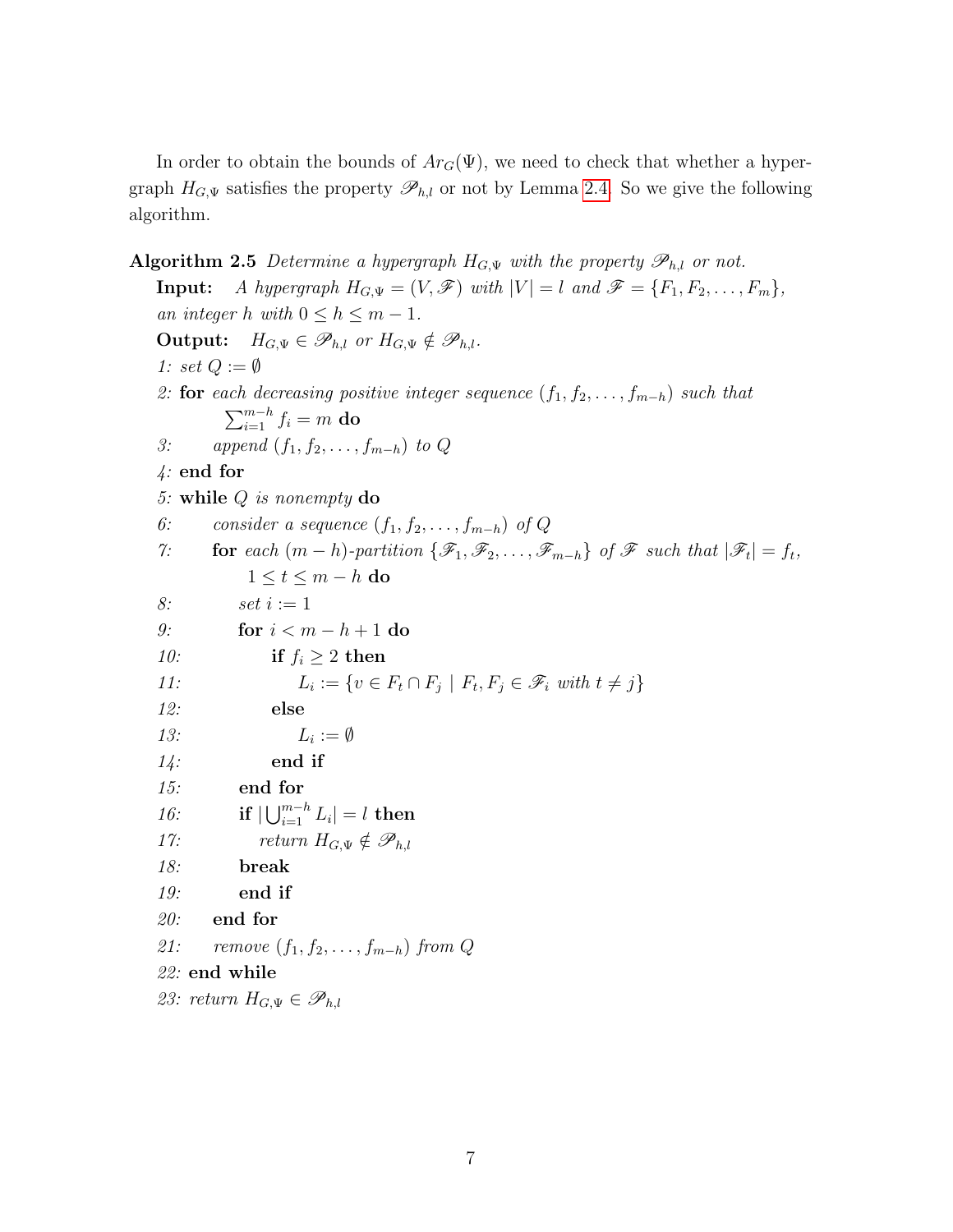# 3 Anti-Ramsey number  $Ar(P_{n,k}, C_5)$

In this section, we will determine the anti-Ramsey number  $Ar(P_{n,k}, C_5)$  for  $1 \leq i \leq$  $\frac{n-1}{2}$  $\frac{-1}{2}$ . If G contains no  $C_5$ , then  $Ar(P_{n,k}, C_5) = |E(P_{n,k})| = 3n$ . Thus by Proposition [1.1\(](#page-1-0)i), we can assume that  $n \in \{3, 5\}$  or  $k \in \{2, \frac{n}{5}\}$  $\frac{n}{5}, \frac{2n}{5}$  $\frac{2n}{5}, \frac{n-1}{2}$  $\frac{-1}{2}$ .

<span id="page-7-0"></span>Lemma 3.1  $Ar(P_{3,1}, C_5) = 7$ .

**Proof.** Let  $G_i^1 := u_i u_{i+1} v_{i+1} v_{i+2} u_{i+2} u_i$ ,  $G_i^2 := u_i u_{i+1} v_{i+1} v_{i+2} v_i u_i$  for  $0 \le i \le 2$ . Then  $\Psi = \{G_i^1, G_i^2 \mid 0 \le i \le 2\}$  is the set of all  $C_5$  in  $P_{3,1}$ , and then  $Ar(P_{3,1}, C_5) = Ar_{P_{3,1}}(\Psi)$ .

First we show that  $Ar(P_{3,1}, C_5) \ge 7$ . Let  $\phi : E(P_{3,1}) \to \{1, 2, ..., 7\}$  be an edgecoloring of  $P_{3,1}$  such that  $\phi(u_i v_i) = 1$  for  $0 \le i \le 2$  and every other edges obtains distinct colorings from  $\{2, \ldots, 7\}$  (see Fig. 1(a)). Note that each  $C_5 \in \Psi$  contains two spokes  $u_i v_i$  and  $u_{i+1}v_{i+1}$  for some  $0 \le i \le 2$ , and hence  $P_{3,1}$  has no rainbow  $C_5$  under the coloring  $\phi$ . So,  $Ar(P_{3,1}, C_5) \geq 7$ .

Next we show that  $Ar(P_{3,1}, C_5) \le 7$ . Let  $V(H_{P_{3,1}, \Psi}) = \{x_i, y_i \mid 0 \le i \le 2\}$  and  $E(H_{P_{3,1},\Psi}) = \{F_0,\ldots,F_8\}$ , where  $x_i$  and  $y_i$  correspond to  $G_i^1$  and  $G_i^2$  in  $\Psi$ , respectively, each  $F_i$  corresponds to  $u_i u_{i+1}$ ,  $F_{i+3}$  corresponds to  $u_i v_i$ , and  $F_{i+6}$  corresponds to  $v_i v_{i+1}$ for  $0 \leq i \leq 2$ . Note that  $u_i u_{i+1}$  is contained in  $G_i^1$ ,  $G_{i+1}^1$  and  $G_i^2$ ,  $u_i v_i$  is contained in  $G_{i+1}^1, G_{i+2}^1, G_i^2$  and  $G_{i+2}^2, v_i v_{i+1}$  is contained in  $G_{i+2}^1, G_{i+1}^2$  and  $G_{i+2}^2$  for  $0 \le i \le 2$ . Thus  $F_i = \{x_i, x_{i+1}, y_i\}, F_{i+3} = \{x_{i+1}, x_{i+2}, y_i, y_{i+2}\}, F_{i+6} = \{x_{i+2}, y_{i+1}, y_{i+2}\}$  for  $0 \le i \le 2$ , and so  $r(H_{P_{3,1},\Psi}) = 4$  and  $s(H_{P_{3,1},\Psi}) = 2$ . By Lemma [2.2,](#page-4-0) we have  $Ar(P_{3,1}, C_5) =$  $Ar_{P_{3,1}}(\Psi) \leq |E(P_{3,1})| - \lceil \frac{2|\Psi|}{4+2} \rceil = 9-2=7.$ 



Fig. 1  $P_{3,1}$  and  $P_{5,2}$  have no rainbow  $C_5$  under the coloring  $\phi$ 

Lemma 3.2  $Ar(P_{5,1}, C_5) = 13$ .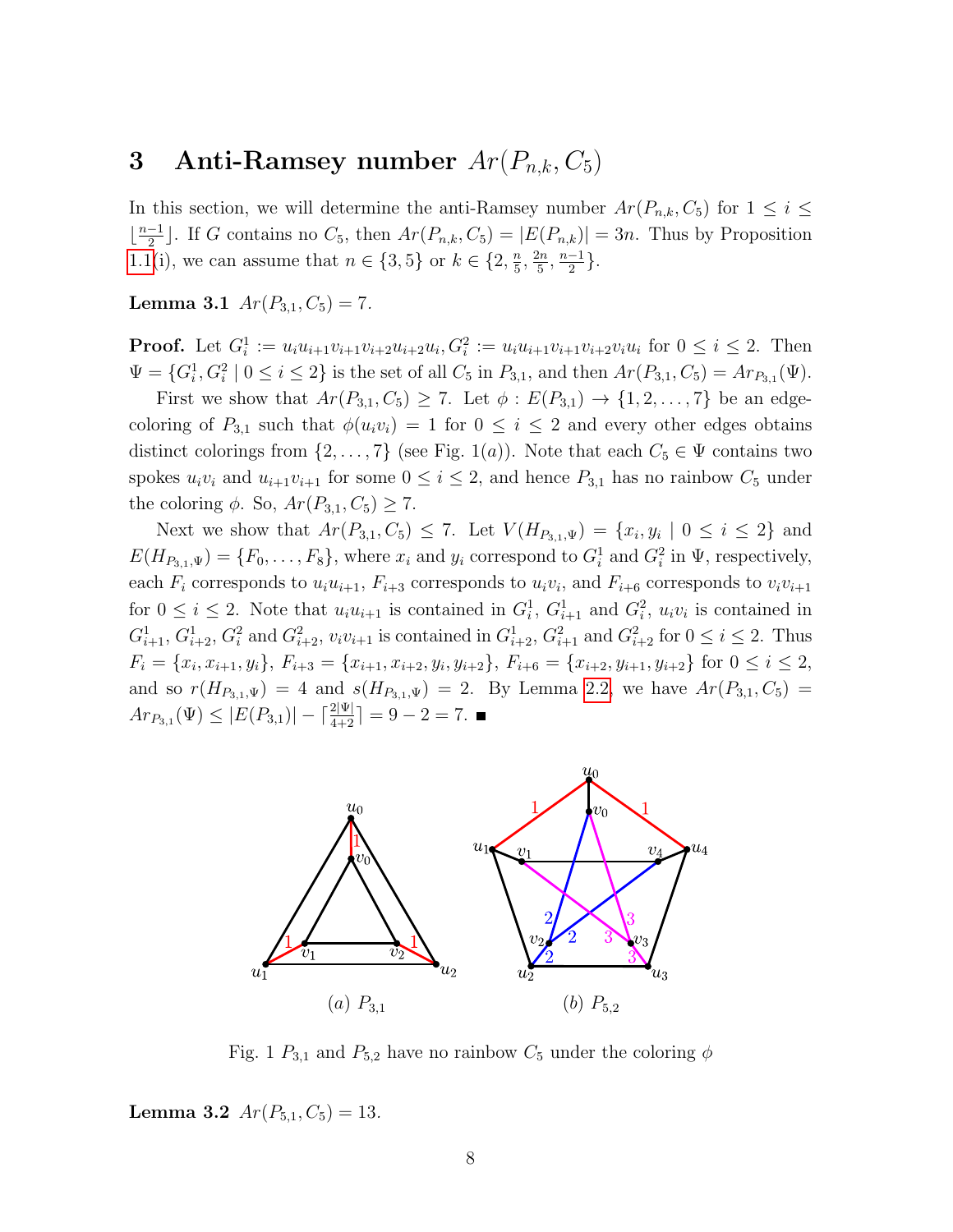**Proof.** Let  $P'_{5,1} = P_{5,1} - E'$ , where  $E' = \{u_i v_i \mid 0 \le i \le 4\}$ , and let  $G_1 :=$  $u_0u_1u_2u_3u_4u_0, G_2 := v_0v_1v_2v_3v_4v_0.$  Then  $\Psi' = \{G_1, G_2\}$  is the set of all copies of  $C_5$  in  $P'_{5,1}$ , and then  $Ar(P'_{5,1}, C_5) = Ar_{P'_{5,1}}(\Psi')$ . Note that each edge in  $E(G_i)$  is only contained in  $G_i$ . Thus  $H_{P'_{5,1}, \Psi'}$  is a graph obtained from two isolated vertices by adding five loops on each isolated vertex, and so  $M(H_{P'_{5,1},\Psi'})=0$ . By Lemma [2.1,](#page-4-1) we have  $Ar(P'_{5,1}, C_5) = Ar_{P'_{5,1}}(\Psi') = |E(P'_{5,1})| - |\Psi'| + M(H_{P'_{5,1}, \Psi'}) = 8$ . Since there is no copy of  $C_5$  in  $P_{5,1}$  containing any edge of E',  $Ar(P_{5,1}, C_5) = |E'| + Ar(P'_{5,1}, C_5) = 13.$ 

**Lemma 3.3**  $Ar(P_{5,2}, C_5) = 10$ .

**Proof.** Let  $G_i^1 := u_i u_{i+1} v_{i+1} v_{i+3} v_i u_i, G_i^2 := u_i u_{i+1} u_{i+2} v_{i+2} v_i u_i$  for  $0 \le i \le 4$ , and let  $G^3 := u_0 u_1 u_2 u_3 u_4$ ,  $G^4 := v_0 v_2 v_4 v_1 v_3 v_0$ . Then  $\Psi = \{G_i^1, G_i^2, G^3, G^4 \mid 0 \le i \le 4\}$  is the set of all copies of  $C_5$  in  $P_{5,2}$ . Hence  $Ar(P_{5,2}, C_5) = Ar_{P_{5,2}}(\Psi)$ .

First we show that  $Ar(P_{5,2}, C_5) \ge 10$ . Let  $\phi : E(P_{5,2}) \to \{1, 2, ..., 10\}$  be an edge-coloring of  $P_{5,2}$  defined as follows:

$$
\phi(e) = \begin{cases} 1, & \text{if } e \in E(u_0) \setminus \{u_0 v_0\}; \\ 2, & \text{if } e \in E(v_2); \\ 3, & \text{if } e \in E(v_3), \end{cases}
$$

and every other edges obtains distinct colorings from  $\{4, \ldots, 10\}$  (see Fig. 1(b)). Note that each  $C_5 \in \Psi$  contains the edges  $\{u_0u_1, u_0u_4\}$ , or two edges of  $E(v_i)$   $(i \in \{2,3\})$ , and so  $P_{5,2}$  has no rainbow  $C_5$ . Hence,  $Ar(P_{5,2}, C_5) \ge 10$ .

Next we show that  $Ar(P_{5,2}, C_5) \leq 10$ . Let  $V(H_{P_{5,2}, \Psi}) = \{x_i, y_i, z, w \mid 0 \leq i \leq 4\}$ and  $E(H_{P_{5,2},\Psi}) = \{F_0,\ldots,F_{14}\},\$  where  $x_i,\ y_i,\ z$  and w correspond to  $G_i^1,\ G_i^2,\ G^3$ and  $G^4$  in  $\Psi$ , respectively, each  $F_i$  corresponds to  $u_iu_{i+1}$ ,  $F_{i+5}$  corresponds to  $u_iv_i$ , and  $F_{i+10}$  corresponds to  $v_i v_{i+2}$  for  $0 \leq i \leq 4$ . Note that each  $u_i u_{i+1}$  is contained in  $G_i^1$ ,  $G_i^2$ ,  $G_{i+4}^2$  and  $G^3$ , each spoke  $u_i v_i$  is contained in  $G_i^1$ ,  $G_{i+4}^1$ ,  $G_i^2$  and  $G_{i+3}^2$ , and each  $v_i v_{i+2}$  is contained in  $G_{i+2}^1$ ,  $G_{i+4}^1$ ,  $G_i^2$  and  $G^4$ . Thus  $F_i = \{x_i, y_i, y_{i+4}, z\}$ ,  $F_{i+5} = \{x_i, x_{i+4}, y_i, y_{i+3}\}\$ and  $F_{i+10} = \{x_{i+2}, x_{i+4}, y_i, w\}\$ for  $0 \le i \le 4$ . It follows that  $r(H_{P_{5,2},\Psi}) = 4$  and  $s(H_{P_{5,2},\Psi}) = 2$ .

Now we will show that  $H_{P_{5,2},\Psi} \in \mathscr{P}_{4,12}$ . Suppose that  $H_{P_{5,2},\Psi} \notin \mathscr{P}_{4,12}$ . Then there exists a 11-partition  $\{\mathscr{F}_1,\mathscr{F}_2,\ldots,\mathscr{F}_{11}\}$  of  $E(H_{P_{5,2},\Psi})$  with  $|\bigcup_{i=1}^{11} L_i| = 12$ . Assume that  $|\mathscr{F}_1| \geq \cdots \geq |\mathscr{F}_{11}| \geq 1$ . Then  $2 \leq |\mathscr{F}_1| \leq 5$  and  $\sum_{i=1}^{11}(|\mathscr{F}_i| - 1) = 4$ . If  $|\mathscr{F}_2| \leq 2$ , then by (1),  $|\bigcup_{i=1}^{11} L_i| \leq \sum_{i=1}^{11} |L_i| \leq 2|\mathscr{F}_1| + \sum_{i=2}^{11} 2(|\mathscr{F}_i| - 1) = 2 \sum_{i=1}^{11} (|\mathscr{F}_i| - 1) + 2 =$  $10 < 12$ , a contradiction. So  $|\mathscr{F}_2| \geq 3$ , and then  $|\mathscr{F}_1| = |\mathscr{F}_2| = 3$ . By (1),

$$
12 = |\bigcup_{i=1}^{11} L_i| \le \sum_{i=1}^{11} |L_i| \le 2|\mathcal{F}_1| + 2|\mathcal{F}_1| + \sum_{i=3}^{11} 2(|\mathcal{F}_i| - 1) = 2\sum_{i=1}^{11} (|\mathcal{F}_i| - 1) + 4 = 12,
$$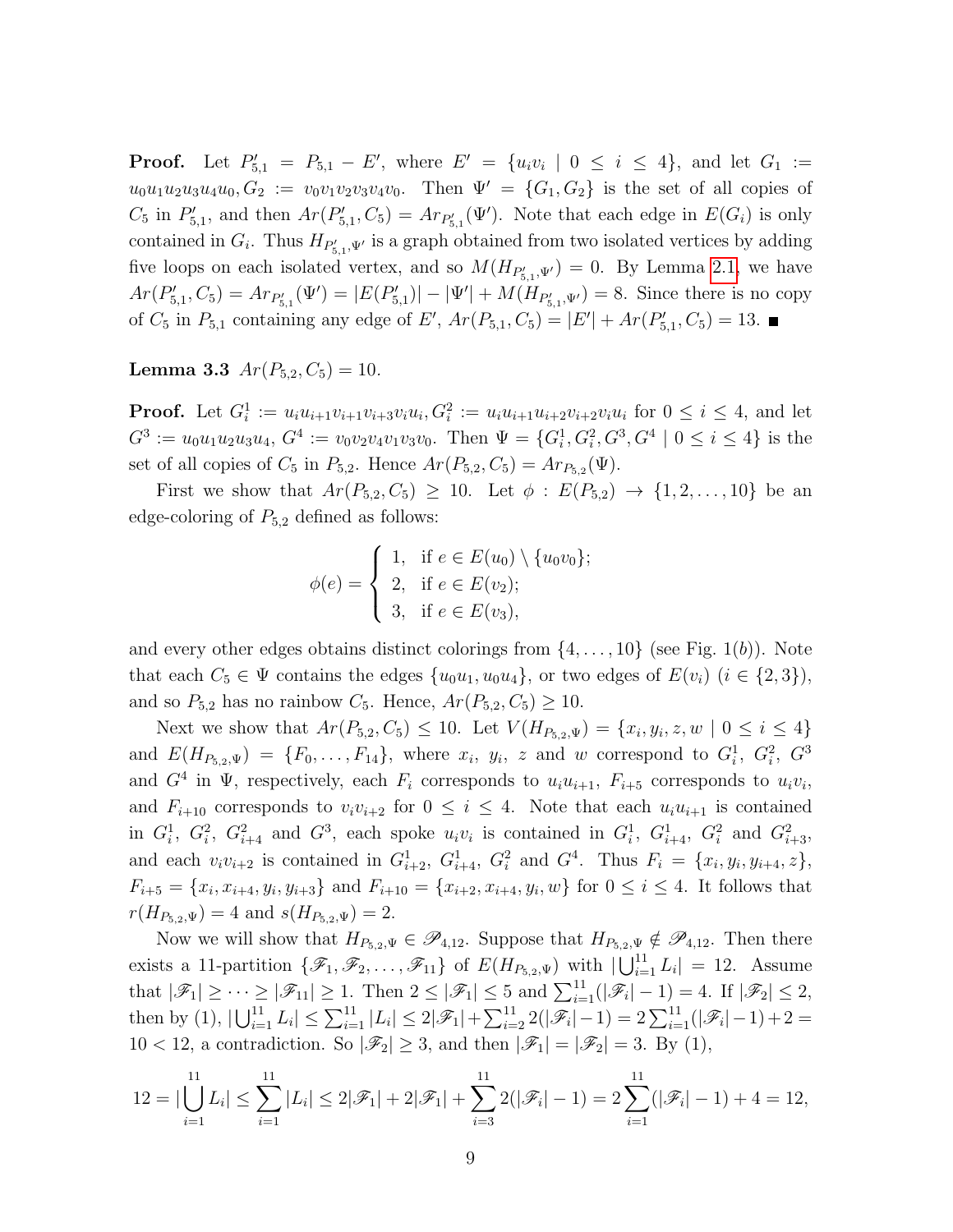which implies  $|L_i| = 2|\mathscr{F}_i| = 6$  for  $i = 1, 2, L_1 \cup L_2 = V(H_{P_{5,2},\Psi})$  and  $L_1 \cap L_2 = \emptyset$ . Hence, each  $\mathscr{F}_i$   $(i \in \{1,2\})$  is a barrier. Without loss of generality, we assume  $F_0 \in \mathscr{F}_1$ . Then  $x_0, y_0, y_4, z \in L_1$ , and then  $\{F_{10}, F_{11}, F_{13}, F_{14}\} \cap \mathscr{F}_2 = \emptyset$  as  $y_0 \in F_{10}, x_0 \in F_{11} \cap F_{13}, y_4 \in$  $F_{14}$ . Note that  $F(w) = \{F_i \mid 10 \leq i \leq 14\}$ , and so  $w \notin L_2$  as  $|\mathscr{F}_2| = 3$ . Then  $w \in L_1$ , and then  $|\mathscr{F}_1| \geq 4$ , a contradiction. Therefore,  $H_{P_{5,2},\Psi} \in \mathscr{P}_{4,12}$ . By Lemma [2.4,](#page-5-0)  $Ar(P_{5,2}, C_5) = Ar_{P_{5,2}}(\Psi) \leq |E(P_{5,2})| - (4+1) = 10.$ 

Lemma 3.4  $Ar(P_{10,2}, C_5) = 22$ .

**Proof.** Let  $G_i^1 := u_i u_{i+1} u_{i+2} v_{i+2} v_i u_i$  for  $0 \le i \le 9$ , and let  $G^2 := v_0 v_2 v_4 v_6 v_8 v_0$ ,  $G^3 :=$  $v_1v_3v_5v_7v_9v_1$ . Then  $\Psi = \{G_i^1, G^2, G^3 \mid 0 \le i \le 9\}$  is the set of all copies of  $C_5$  in  $P_{10,2}$ , and then  $Ar(P_{10,2}, C_5) = Ar_{P_{10,2}}(\Psi)$ .

Note that each edge  $u_i u_{i+1}$  is contained in  $G_i^1$  and  $G_{i+9}^1$ ; each spoke  $u_i v_i$  is contained in  $G_i^1$  and  $G_{i+8}^1$ ; each  $v_i v_{i+2}$  is contained in  $G_i^1$  and  $G^2$  for  $i \in \{0, 2, 4, 6, 8\}$ ; each edge  $v_i v_{i+2}$  is contained in  $G_i^1$  and  $G^3$  for  $i \in \{1,3,5,7,9\}$ . Thus  $H_{P_{10,2},\Psi}$  is a simple graph of order 12 (see Fig. 2). Since there exist four vertex-disjoint cycles  $w_0w_1w_2w_0$ ,  $w_3w_4w_5w_3$ ,  $w_6w_8w_{11}w_6$  and  $w_7w_9w_{10}w_7$  in  $H_{P_{10,2},\Psi}$ ,  $M(H_{P_{10,2},\Psi}) = 4$ . By Lemma [2.1,](#page-4-1)  $Ar(P_{10,2}, C_5) = Ar_{P_{10,2}}(\Psi) = |E(P_{10,2})| - |\Psi| + M(H_{P_{10,2},\Psi}) = 22.$ 



Fig. 2  $P_{10,2}$  and  $H_{P_{10,2},\Psi}$ 

**Lemma 3.5**  $Ar(P_{n,2}, C_5) = \lfloor \frac{7n}{3} \rfloor$  $\frac{\pi n}{3}$  for  $n \geq 6$  and  $n \neq 10$ .

**Proof.** Let  $G_i := u_i u_{i+1} u_{i+2} v_{i+2} v_i u_i$  for  $0 \le i \le n-1$ . Then  $\Psi = \{G_i \mid 0 \le i \le n-1\}$ is the set of all copies of  $C_5$  in  $P_{n,2}$ , and then  $Ar(P_{n,2}, C_5) = Ar_{P_{n,2}}(\Psi)$ . Note that each edge  $u_i u_{i+1}$  is contained in  $G_i$  and  $G_{i+n-1}$ ;  $u_i v_i$  is contained in  $G_i$  and  $G_{i+n-2}$ ;  $v_i v_{i+2}$  is contained in  $G_i$  for  $0 \leq i \leq n-1$ . Thus  $H_{P_{n,2},\Psi}$  is a graph obtained from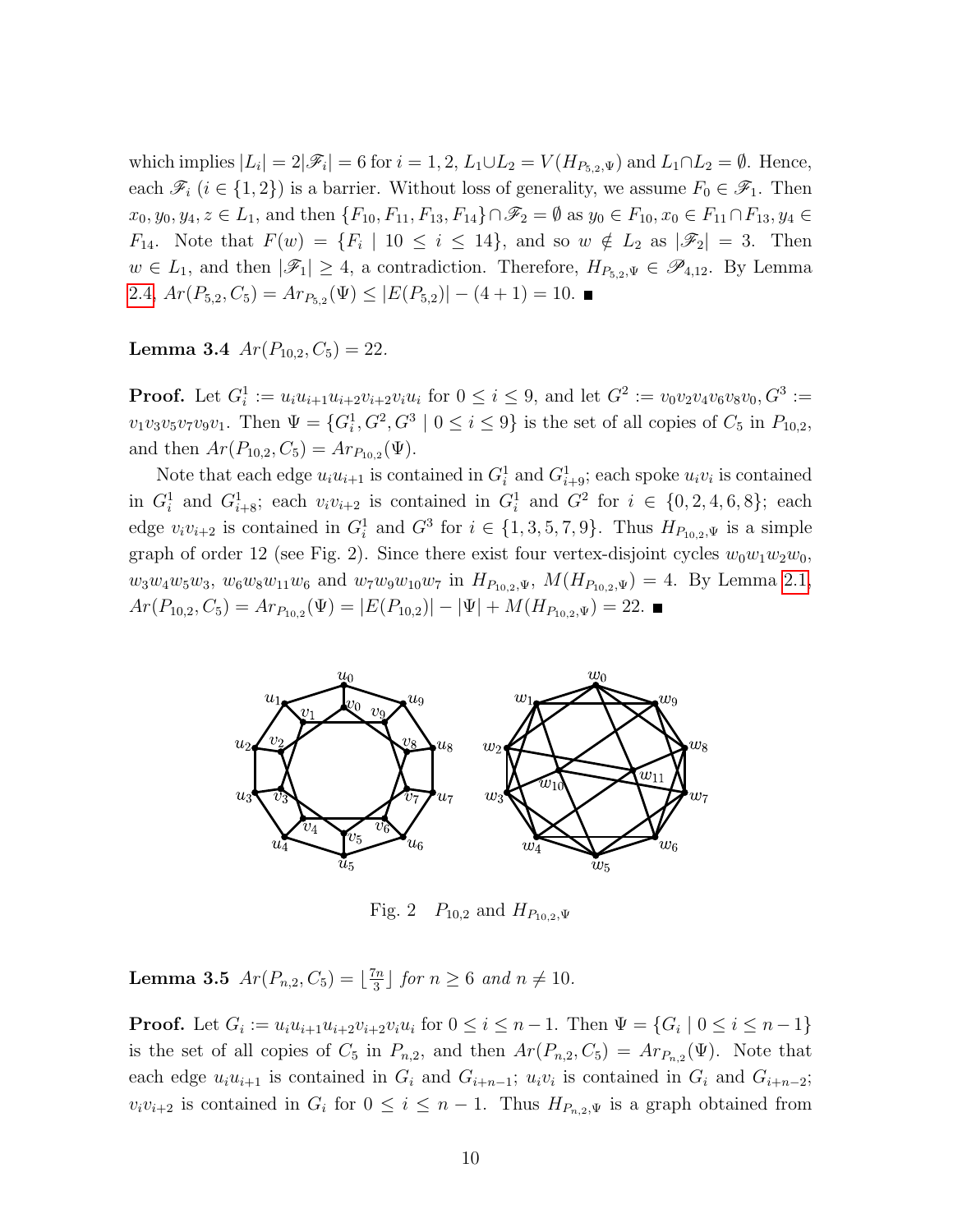$C_n = w_0w_1 \cdots w_{n-1}w_0$  by adding a loop on  $w_i$  and edge  $w_iw_{i+2}$  for all  $0 \leq i \leq n-1$ . Since there exist  $\frac{n}{3}$  $\frac{n}{3}$  vertex-disjoint cycles  $w_{3i}w_{3i+1}w_{3i+2}w_{3i}$  in  $H_{P_{n,2},\Psi}$  for  $0 \leq i \leq$  $\frac{n}{3}$  $\frac{n}{3}$ ] – 1, we have  $M(H_{P_{n,2},\Psi}) = \lfloor \frac{n}{3} \rfloor$  $\frac{n}{3}$ . By Lemma [2.1,](#page-4-1)  $Ar(P_{n,2}, C_5) = Ar_{P_{n,2}}(\Psi) =$  $|E(P_{n,2})| - |\Psi| + M(H_{P_{n,2},\Psi}) = \lfloor \frac{7n}{3} \rfloor$  $\frac{\pi}{3}$ .

**Lemma 3.6**  $Ar(P_{n,k}, C_5) = \frac{14n}{5}$  for  $k \ge 3$  and  $k \in {\frac{n}{5}, \frac{2n}{5}}$  $\frac{2n}{5}\}.$ 

**Proof.** Denote  $P'_{n,k} := P_{n,k} - E'$ , where  $E' = \{u_i u_{i+1}, u_i v_i \mid 0 \le i \le n-1\}$ . Let  $G_i := v_i v_{i+k} v_{i+2k} v_{i+3k} v_{i+4k} v_i$  for  $0 \le i \le \frac{n}{5} - 1$ . Then  $\Psi' = \{ G_i \mid 0 \le i \le \frac{n}{5} - 1 \}$  is the set of all copies of  $C_5$  in  $P'_{n,k}$  for  $k \in \{\frac{n}{5}, \frac{2n}{5}\}$  $\{A_n\}_{n,k}^{2n}$ , and then  $Ar(P'_{n,k}, C_5) = Ar_{P'_{n,k}}(\Psi')$ . Note that each edge in  $P'_{n,k}$  is only contained in some  $G_i$ . Thus  $H_{P'_{n,k},\Psi'}$  is a graph obtained from k isolated vertices by adding five loops on each isolated vertex. Then  $M(H_{P'_{n,k},\Psi'})=0$ . By Lemma [2.1,](#page-4-1)  $Ar(P'_{n,k}, C_5) = Ar_{P'_{n,k}}(\Psi') = |E(P'_{n,k})| - |\Psi'| + M(H_{P'_{n,k},\Psi'}) = \frac{4n}{5}$  for  $k \in \{\frac{n}{5}, \frac{2n}{5}$  $\frac{2n}{5}$ . Since there is no copy of  $C_5$  in  $P_{n,k}$  containing any edge of E', we have  $Ar(P_{n,k}, C_5) = |E'| + Ar(P'_{n,k}, C_5) = \frac{14n}{5}.$ 

<span id="page-10-0"></span>**Lemma 3.7**  $Ar(P_{n,k}, C_5) = \lfloor \frac{7n}{3} \rfloor$  $\frac{\pi n}{3}$  for  $k = \frac{n-1}{2} \geq 3$ .

**Proof.** Note that  $k = \frac{n-1}{2} \ge 3$ . Hence  $n \ge 7$ , moreover,  $n \ge 11$  if  $n \equiv 2 \pmod{3}$ .

Let  $G_i := u_i u_{i+1} v_{i+1} v_{i+\frac{n+1}{2}} v_i u_i$  for  $0 \le i \le n-1$ . Then  $\Psi = \{G_i \mid 0 \le i \le n-1\}$  is the set of all copies of  $C_5$  in  $P_{n,k}$ , and then  $Ar(P_{n,k}, C_5) = Ar_{P_{n,k}}(\Psi)$ . Note that each  $u_i u_{i+1}$  is contained in  $G_i$ ,  $u_i v_i$  is contained in  $G_i$  and  $G_{i+n-1}$ ,  $v_i v_{i+\frac{n-1}{2}}$  is contained in  $G_{i+\frac{n-1}{2}}$  and  $G_{i+n-1}$ . Thus  $H_{P_{n,k},\Psi}$  is a graph obtained from the cycle  $w_0w_1\cdots w_{n-1}w_0$ by adding a loop on  $w_i$  and an edge  $w_{i+\frac{n-1}{2}}w_{i+n-1}$  for all  $0 \leq i \leq n-1$ . Then  $C_j = w_j w_{j+\frac{n-1}{2}} w_{j+\frac{n+1}{2}} w_j$  is a 3-cycle in  $H_{P_{n,k},\Psi}$  for  $0 \le j \le n-1$ . Let  $\mathscr C$  be the set of vertex-disjoint 3-cycles in  $H_{P_{n,k},\Psi}$ . Then

$$
\mathscr{C} = \begin{cases} \{C_{3i} \mid 0 \le i \le \frac{n}{3} - 1\}, & \text{if } n \equiv 0 \pmod{3};\\ \{C_{2+3i}, C_{n-3i} \mid 0 \le i \le \frac{n-7}{6}\}, & \text{if } n \equiv 1 \pmod{3};\\ \{C_0, C_{2+3i}, C_{n-2-3i} \mid 0 \le i \le \frac{n-11}{6}\}, & \text{otherwise.} \end{cases}
$$

This implies that  $M(H_{P_{n,k},\Psi}) = \lfloor \frac{n}{3} \rfloor$  $\frac{n}{3}$ . By Lemma [2.1,](#page-4-1) we have  $Ar(P_{n,k}, C_5) = Ar_{P_{n,k}}(\Psi) =$  $|E(P_{n,k})| - |\Psi| + M(H_{P_{n,k},\Psi}) = \lfloor \frac{7n}{3} \rfloor$  $\frac{\pi}{3}$ .

By Lemmas [3.1-](#page-7-0)[3.7,](#page-10-0) we complete the proof of Theorem [1.2.](#page-2-0)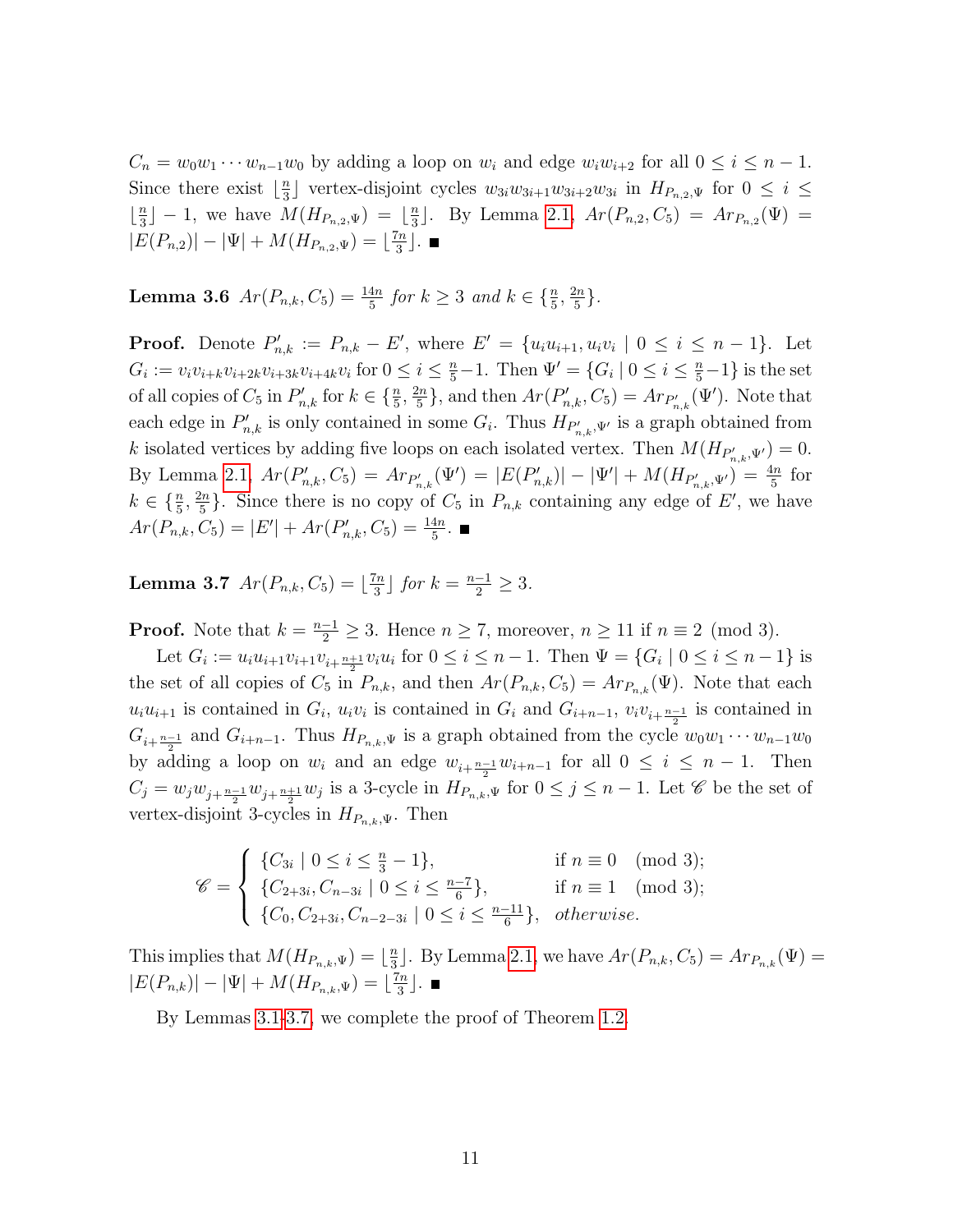# 4 Anti-Ramsey number  $Ar(P_{n,k}, C_6)$

In this section, we will determine the anti-Ramsey number  $Ar(P_{n,k}, C_6)$ . If G contains no  $C_6$ , then  $Ar(P_{n,k}, C_6) = |E(P_{n,k})| = 3n$ . Thus by Proposition [1.1\(](#page-1-0)*ii*), it is only necessary to consider the anti-Ramsey number  $Ar(P_{n,k}, C_6)$  when  $k \in \{1, 3, \frac{n}{6}\}$  $\frac{n}{6}, \frac{n-1}{3}$  $\frac{-1}{3}, \frac{n+1}{3}$  $\frac{+1}{3}, \frac{n-2}{2}$  $\frac{-2}{2}$ . Moreover, if  $k = 2$ , then  $n \in \{5, 6, 7, 12\}$ .

#### 4.1  $k = 1$

<span id="page-11-0"></span>In this subsection, we focus on the case that  $k = 1$ . Then  $n \geq 3$ .

Lemma 4.1  $Ar(P_{3.1}, C_6) = 7.$ 

**Proof.** Let  $G_i := u_i u_{i+1} u_{i+2} v_{i+2} v_{i+1} u_i$  for  $0 \le i \le 2$ . Then  $\Psi = \{G_0, G_1, G_2\}$  is the set of all copies of  $C_6$  in  $P_{3,1}$ , and then  $Ar(P_{3,1}, C_6) = Ar_{P_{3,1}}(\Psi)$ . Note that each  $u_i u_{i+1}$ is contained in  $G_i$  and  $G_{i+2}$ ,  $u_i v_i$  is contained in  $G_i$  and  $G_{i+1}$ , and  $v_i v_{i+1}$  is contained in  $G_i$  and  $G_{i+2}$  for  $0 \leq i \leq 2$ . Thus  $H_{P_{3,1},\Psi}$  is a graph obtained from the 3-cycle  $w_0w_1w_2w_0$ by adding two parallel edges on each edge of  $C_3$ . Then  $M(H_{P_{3,1},\Psi}) = 1$ . By Lemma [2.1,](#page-4-1)  $Ar(P_{3,1}, C_6) = Ar_{P_{3,1}}(\Psi) = |E(P_{3,1})| - |\Psi| + M(H_{P_{3,1}, \Psi}) = 7.$ 



Fig. 3  $P_{4,1}$  and  $P_{6,1}$  have no rainbow  $C_6$  under the coloring  $\phi$ .

Lemma 4.2  $Ar(P_{4,1}, C_6) = 9$ .

**Proof.** Let  $G_i^1 := u_i u_{i+1} v_{i+1} v_{i+2} v_{i+3} v_i u_i$ ,  $G_i^2 := u_i u_{i+1} u_{i+2} v_{i+2} v_{i+1} v_i u_i$ ,  $G_i^3 := u_i u_{i+1}$  $u_{i+2}v_{i+2}v_{i+3}v_iu_i$  and  $G_i^4 := u_iu_{i+1}u_{i+2}u_{i+3}v_{i+3}v_iu_i$  for  $0 \le i \le 3$ . Then  $\Psi = \{G_i^j\}$  $\frac{j}{i} \mid 0 \leq$  $i \leq 3, 1 \leq j \leq 4$  is the set of all  $C_6$  in  $P_{4,1}$ , and then  $Ar(P_{4,1}, C_6) = Ar_{P_{4,1}}(\Psi)$ .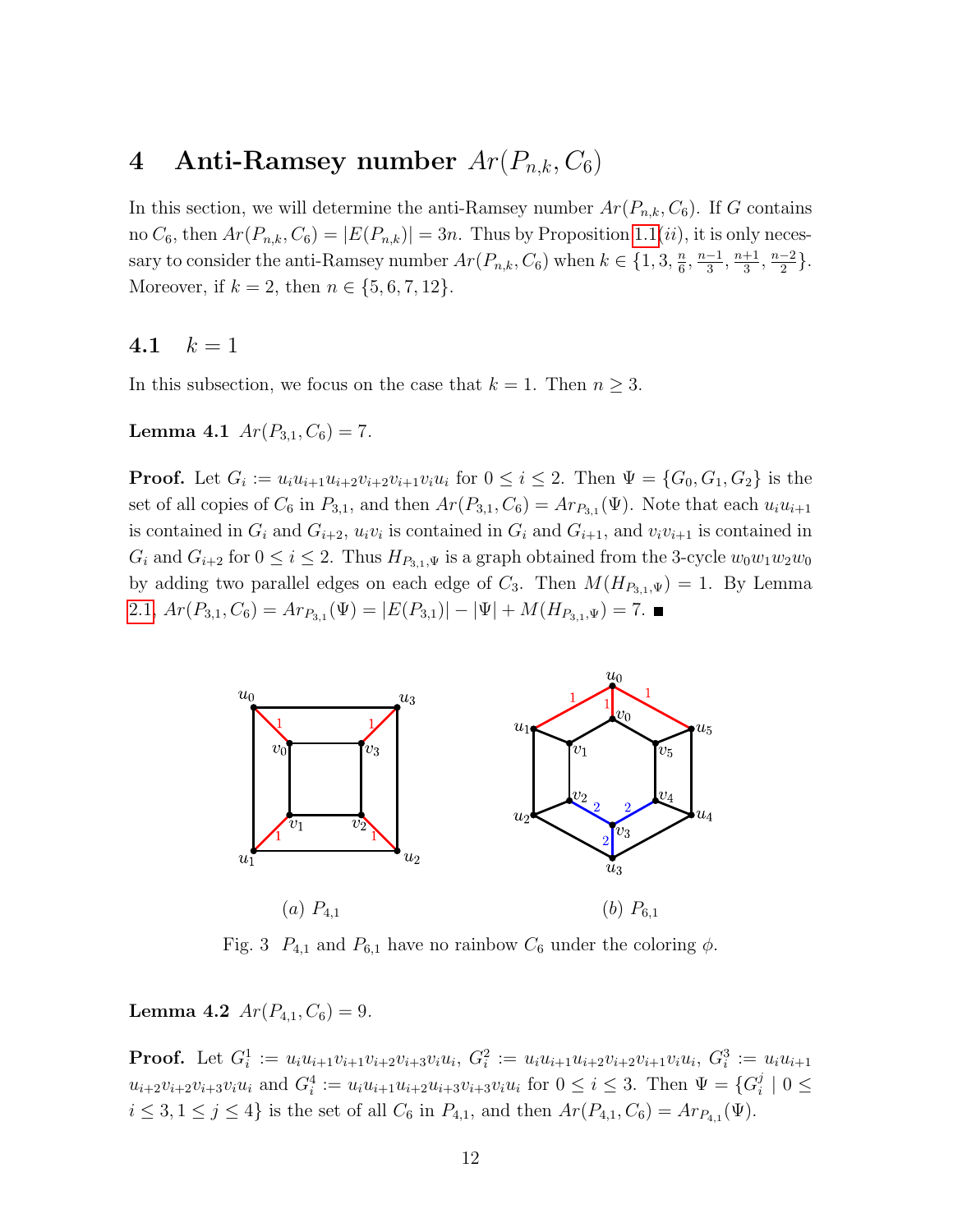Let  $\phi: E(P_{4,1}) \rightarrow \{1, 2, \ldots, 9\}$  be an edge-coloring of  $P_{4,1}$  such that  $\phi(u_i v_i) = 1$ for  $0 \leq i \leq 3$  and every other edges having distinct colorings from  $\{2,\ldots,9\}$  (see Fig. 3(a)). Note that each  $C_6 \in \Psi$  contains two spokes, and hence  $P_{4,1}$  has no rainbow  $C_6$  under the coloring  $\phi$ . So,  $Ar(P_{4,1}, C_6) \geq 9$ .

Now we will show that  $Ar(P_{4,1}, C_6) \geq 9$ . Let  $V(H_{P_{4,1},\Psi}) = \{x_i, y_i, z_i, w_i \mid 0 \leq i \leq 3\}$ and  $E(H_{P_{4,1},\Psi}) = \{F_0,\ldots,F_{11}\},\$  where  $x_i,\ y_i,\ z_i,\ w_i\$  correspond to  $G_i^1,\ G_i^2,\ G_i^3,\ G_i^4$ in Ψ, respectively, each  $F_i$  corresponds to  $u_i u_{i+1}$ ,  $F_{i+4}$  corresponds to  $u_i v_i$  and  $F_{i+8}$ corresponds to  $v_i v_{i+1}$  for  $0 \leq i \leq 3$ . Note that each  $u_i u_{i+1}$  is contained in  $G_i^1, G_i^2$ ,  $G_{i+3}^2, G_i^3, G_{i+3}^3, G_i^4, G_{i+2}^4$  and  $G_{i+3}^4, u_i v_i$  is contained in  $G_i^1, G_{i+3}^1, G_i^2, G_{i+2}^2, G_i^3, G_{i+2}^3$  $G_i^4$  and  $G_{i+1}^4$ , and  $v_i v_{i+1}$  is contained in  $G_{i+1}^1$ ,  $G_{i+2}^1$ ,  $G_{i+3}^1$ ,  $G_i^2$ ,  $G_{i+3}^2$ ,  $G_{i+1}^3$ ,  $G_{i+2}^3$  and  $G_{i+1}^4$  for  $0 \le i \le 3$ . It follows that  $F_i = \{x_i, y_i, y_{i+3}, z_i, z_{i+3}, w_i, w_{i+2}, w_{i+3}\}, F_{i+4} =$  ${x_i, x_{i+3}, y_i, y_{i+2}, z_i, z_{i+2}, w_i, w_{i+1}}$  and  $F_{i+8} = {x_{i+1}, x_{i+2}, x_{i+3}, y_i, y_{i+3}, z_{i+1}, z_{i+2}, w_{i+1}}$ for  $0 \leq i \leq 3$ , and thus  $r(H_{P_{4,1},\Psi}) = 8$ . Obviously,  $s(H_{P_{4,1},\Psi}) = 4$ . By Lemma [2.2,](#page-4-0) we have  $Ar(P_{4,1}, C_6) = Ar_{P_{4,1}}(\Psi) \leq |E(P_{4,1})| - \lceil \frac{2|\Psi|}{8+4} \rceil = 9.$ 

Lemma 4.3  $Ar(P_{6,1}, C_6) = 14$ .

**Proof.** Let  $G_i^1 := u_i u_{i+1} u_{i+2} v_{i+2} v_{i+1} v_i u_i$  for  $0 \le i \le 5$ ,  $G^2 := u_0 u_1 u_2 u_3 u_4 u_5 u_6 u_0$  and  $G^3 := v_0v_1v_2v_3v_4v_5v_6v_0$ . Then  $\Psi = \{G_i^1, G^2, G^3 \mid 0 \le i \le 5\}$  is the set of all copies of  $C_6$  in  $P_{6,1}$ , and  $Ar(P_{6,1}, C_6) = Ar_{P_{6,1}}(\Psi)$ .

Let  $\phi: E(P_{6,1}) \rightarrow \{1, 2, ..., 14\}$  be an edge-coloring of  $P_{6,1}$  defined as follows:

$$
\phi(e) = \begin{cases} 1, & \text{if } e \in E(u_0); \\ 2, & \text{if } e \in E(v_3), \end{cases}
$$

and every other edges obtains distinct colorings from  $\{3, \ldots, 14\}$  (see Fig. 3(b)). Note that each  $C_6 \in \Psi$  contains two edges of  $E(u_0)$  (or  $E(v_3)$ ), and so  $P_{6,1}$  has no rainbow  $C_6$ . Hence,  $Ar(P_{6,1}, C_6) \geq 14$ .

On the other hand, let  $V(H_{P_{6,1},\Psi}) = \{x_i,y,z \mid 0 \leq i \leq 5\}$  and  $E(H_{P_{6,1},\Psi}) =$  $\{F_0, \ldots, F_{17}\},\$  where  $x_i, y$  and z correspond to  $G_i^1, G^2$  and  $G^3$  in  $\Psi$ , respectively, each  $F_i$  corresponds to  $u_i u_{i+1}$ ,  $F_{i+6}$  corresponds to  $u_i v_i$  and each  $F_{i+12}$  corresponds to  $v_i v_{i+1}$  for  $0 \leq i \leq 5$ . Note that each  $u_i u_{i+1}$  is contained in  $G_i^1$ ,  $G_{i+5}^1$  and  $G^2$ ,  $u_i v_i$  is contained in  $G_i^1$  and  $G_{i+4}^1$ , and  $v_i v_{i+1}$  is contained in  $G_i^1$ ,  $G_{i+5}^1$  and  $G^3$  for  $0 \leq i \leq 5$ . It follows that  $F_i = \{x_i, x_{i+5}, y\}$ ,  $F_{i+6} = \{x_i, x_{i+4}\}$  and  $F_{i+12} = \{x_i, x_{i+5}, z\}$ for  $0 \le i \le 5$ , and then  $r(H_{P_{6,1},\Psi}) = 3$  and  $s(H_{P_{6,1},\Psi}) = 2$ . By Lemma [2.2,](#page-4-0) we have  $Ar(P_{6,1}, C_6) = Ar_{P_{6,1}}(\Psi) \le |E(P_{6,1})| - \lceil \frac{2|\Psi|}{3+2} \rceil = 14.$ 

<span id="page-12-0"></span>**Lemma 4.4**  $Ar(P_{n,1}, C_6) = \lfloor \frac{5n}{2} \rfloor$  $\frac{\sin n}{2}$  for  $n \geq 5$  and  $n \neq 6$ .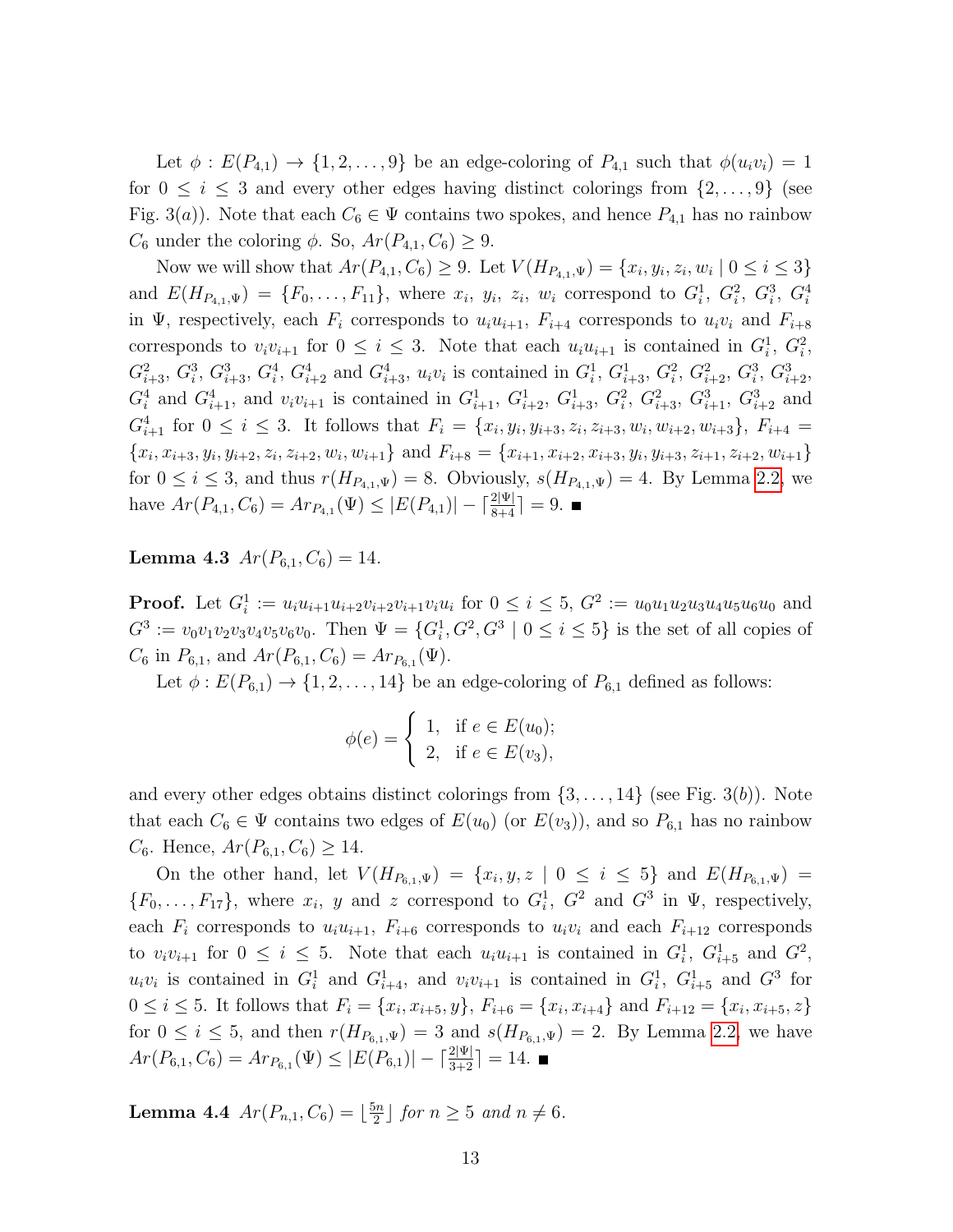**Proof.** Since  $n \geq 5$  and  $n \neq 6$ ,  $\Psi = \{G_i \mid 0 \leq i \leq n-1\}$  is the set of all copies of  $C_6$ in  $P_{n,1}$ , where  $G_i := u_i u_{i+1} u_{i+2} v_{i+2} v_{i+1} u_i$ . Note that each  $u_i u_{i+1}$  is contained in  $G_i$ and  $G_{i+n-1}$ ,  $u_i v_i$  is contained in  $G_i$  and  $G_{i+n-2}$ ,  $v_i v_{i+1}$  is contained in  $G_i$  and  $G_{i+n-1}$ for  $0 \leq i \leq n-1$ . Thus  $H_{P_{n,1},\Psi}$  is a graph obtained from  $C_n = w_0w_1 \cdots w_{n-1}w_0$  by adding one parallel edge on each edge of  $C_n$  and edge  $w_iw_{i+2}$  for  $0 \leq i \leq n-1$ . Then  $M(H_{P_{n,1},\Psi}) = \lfloor \frac{n}{2} \rfloor$  $\frac{n}{2}$ . By Lemma [2.1,](#page-4-1)  $Ar(P_{n,1}, C_6) = |E(P_{n,1})| - |\Psi| + M(H_{P_{n,1}, \Psi}) = \lfloor \frac{5n}{2} \rfloor$  $\frac{\overline{2}}{2}$ .

By Lemmas [4.1-](#page-11-0)[4.4,](#page-12-0) the proof of Theorem [1.3](#page-2-1) is completed.

### 4.2  $k = 2$

In this subsection, we focus on the case that  $k = 2$ . Then  $n \geq 5$ . By Proposition [1.1\(](#page-1-0)*ii*), we have  $n \in \{5, 6, 7, 12\}$ .



Fig. 4  $P_{5,2}$  and  $P_{6,2}$  have no rainbow  $C_6$  under the coloring  $\phi$ .

<span id="page-13-0"></span>Lemma 4.5  $Ar(P_{5,2}, C_6) = 11$ .

**Proof.** Let  $G_i^1 = u_i u_{i+1} v_{i+1} v_{i+2} v_i u_i, G_i^2 = u_i u_{i+1} u_{i+2} u_{i+3} v_{i+3} v_i u_i$  for  $0 \le i \le 4$ . Then  $\Psi = \{G_i^1, G_i^2 \mid 0 \le i \le 4\}$  is the set of all copies of  $C_6$  in  $P_{5,2}$ .

Let  $\phi: E(P_{5,2}) \rightarrow \{1, 2, \ldots, 11\}$  be an edge-coloring of  $P_{5,2}$  such that  $\phi(u_i v_i) = 1$ for  $0 \leq i \leq 4$  and every other edges obtains distinct colorings from  $\{2,\ldots,11\}$  (see Fig. 4(a)). Note that each  $C_6 \in \Psi$  contains two spokes, and so  $P_{5,2}$  has no rainbow  $C_6$ . Hence,  $Ar(P_{5,2}, C_6) \geq 11$ .

Next we will show that  $Ar(P_{5,2}, C_6) \le 11$ . Let  $V(H_{P_{5,2}, \Psi}) = \{x_i, y_i \mid 0 \le i \le 4\}$  and  $E(H_{P_{5,2},\Psi}) = \{F_0,\ldots,F_{14}\},\$  where  $x_i$  and  $y_i$  correspond to  $G_i^1$  and  $G_i^2$  in  $\Psi$ , respectively,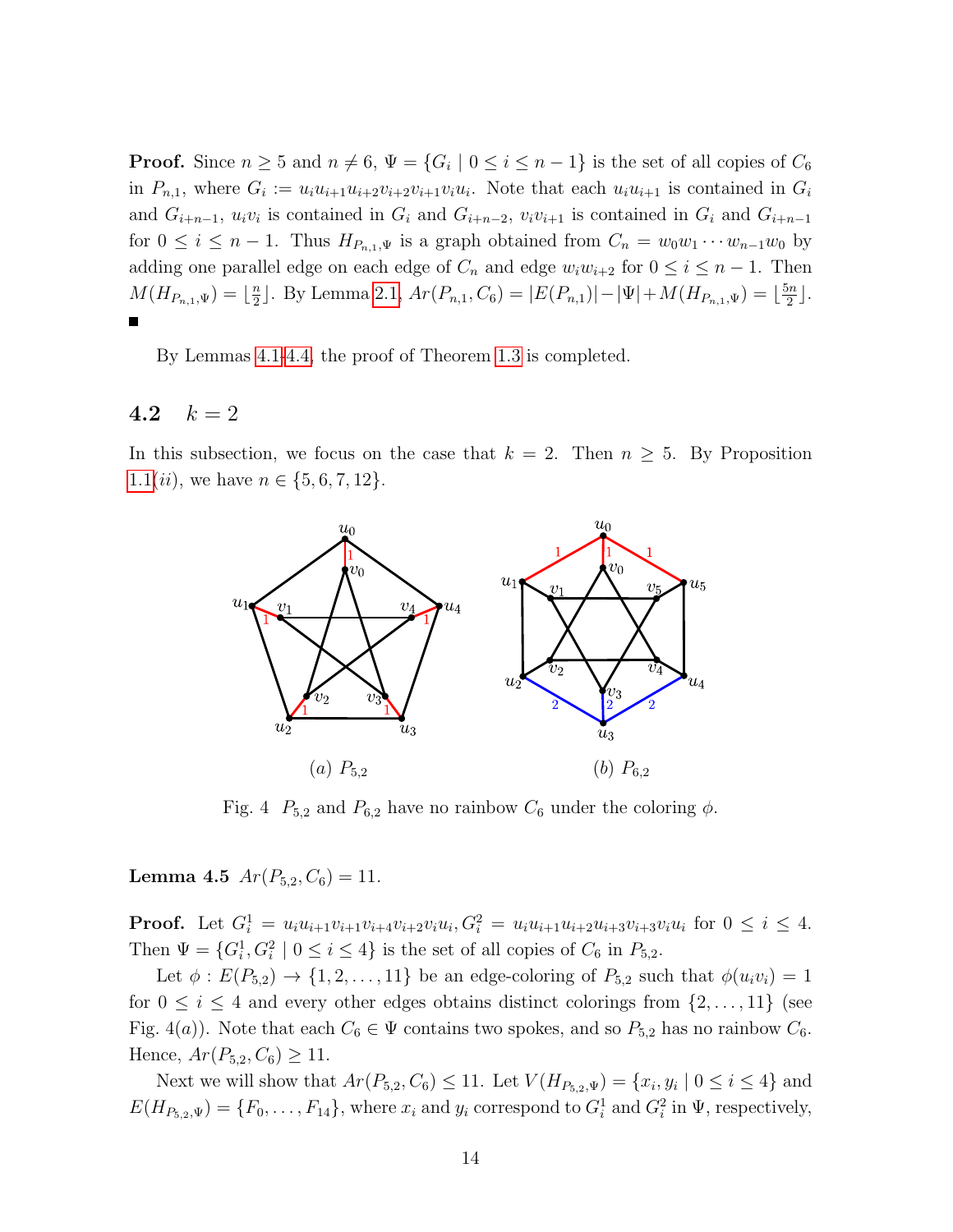each  $F_i$  corresponds to  $u_i u_{i+1}$ ,  $F_{i+5}$  corresponds to  $u_i v_i$ , and  $F_{i+10}$  corresponds to  $v_i v_{i+2}$ for  $0 \leq i \leq 4$ . Note that each edge  $u_i u_{i+1}$  is contained in  $G_i^1, G_i^2, G_{i+3}^2$  and  $G_{i+4}^2, u_i v_i$ is contained in  $G_i^1$ ,  $G_{i+4}^1$ ,  $G_i^2$  and  $G_{i+2}^2$ ,  $v_i v_{i+2}$  is contained in  $G_i^1$ ,  $G_{i+1}^1$ ,  $G_{i+3}^1$  and  $G_{i+2}^2$ for  $0 \leq i \leq 4$ . It follows that  $F_i = \{x_i, y_i, y_{i+3}, y_{i+4}\}, F_{i+5} = \{x_i, x_{i+4}, y_i, y_{i+2}\}$  and  $F_{i+10} = \{x_i, x_{i+1}, x_{i+3}, y_{i+2}\}$  for  $0 \le i \le 4$ , and thus  $r(H_{P_{5,2},\Psi}) = 4$  and  $s(H_{P_{5,2},\Psi}) = 2$ . By Lemma [2.2,](#page-4-0) we have  $Ar(P_{5,2}, C_6) \leq |E(P_{5,2})| - \lceil \frac{2|\Psi|}{4+2} \rceil = 15 - \lceil \frac{10}{3} \rceil = 11.$ 

Lemma 4.6  $Ar(P_{6,2}, C_6) = 14$ .

**Proof.** Let  $G_i^1 := u_i u_{i+1} v_{i+1} v_{i+3} v_{i+5} u_{i+5} u_i$  for  $0 \le i \le 5$ , and  $G^2 := u_0 u_1 u_2 u_3 u_4 u_5 u_0$ . Then  $\Psi = \{G_i^1, G^2 \mid 0 \le i \le 5\}$  is the set of all  $C_6$  in  $P_{6,2}$ , and  $Ar(P_{6,2}, C_6) = Ar_{P_{6,2}}(\Psi)$ . Let  $\phi: E(P_{6,2}) \rightarrow \{1, 2, ..., 14\}$  be an edge-coloring of  $P_{6,2}$  defined as follows:

$$
\phi(e) = \begin{cases} 1, & \text{if } e \in E(u_0); \\ 2, & \text{if } e \in E(u_3), \end{cases}
$$

and every other edges obtains distinct colorings from  $\{3, \ldots, 14\}$  (see Fig. 4(b)). Note that each  $C_6 \in \Psi$  contains two edges of  $E(u_i)$   $(i \in \{0,3\})$ , and so  $P_{6,2}$  has no rainbow  $C_6$ . Hence,  $Ar(P_{6,2}, C_6) \geq 14$ .

Next we will show that  $Ar(P_{6,2}, C_6) \leq 14$ . Let  $V(H_{P_{6,2}, \Psi}) = \{x_i, y \mid 0 \leq i \leq 5\}$  and  $E(H_{P_{6,2},\Psi}) = \{F_0,\ldots,F_{17}\},\$  where  $x_i$  and  $y$  correspond to  $G_i^1$  and  $G^2$  in  $\Psi$ , respectively, each  $F_i$  corresponds to  $u_i u_{i+1}$ ,  $F_{i+6}$  corresponds to  $u_i v_i$ , and  $F_{i+12}$  corresponds to  $v_i v_{i+2}$ for  $0 \leq i \leq 5$ . Note that each edge  $u_i u_{i+1}$  is contained in  $G_i$ ,  $G_{i+1}$  and  $G^2$ ,  $u_i v_i$  is contained in  $G_{i+1}$  and  $G_{i+5}$ ,  $v_i v_{i+2}$  is contained in  $G_{i+3}$  and  $G_{i+5}$  for  $0 \le i \le 5$ . Hence  $F_i = \{x_i, x_{i+1}, y\}, F_{i+6} = \{x_{i+1}, x_{i+5}\}$  and  $F_{i+12} = \{x_{i+3}, x_{i+5}\}$  for  $0 \le i \le 5$ , and thus  $r(H_{P_{6,2},\Psi}) = 3$  and  $s(H_{P_{6,2},\Psi}) = 2$ . By Lemma [2.3,](#page-4-2)  $H_{P_{6,2},\Psi} \in \mathscr{P}_{3,7}$ , and then by Lemma [2.4,](#page-5-0) we have  $Ar(P_{6,2}, C_6) = Ar_{P_{6,2}}(\Psi) \leq |E(P_{6,2})| - (3+1) = 14.$ 

Lemma 4.7  $Ar(P_{7,2}, C_6) = 17$ .

**Proof.** Let  $G_i := u_i u_{i+1} v_{i+1} v_{i+3} v_{i+5} v_i u_i$  for  $0 \le i \le 6$ . Then  $\Psi = \{G_i \mid 0 \le i \le 6\}$  is the set of all copies of  $C_6$  in  $P_{7,2}$ , and then  $Ar(P_{7,2}, C_6) = Ar_{P_{7,2}}(\Psi)$ .

Let  $\phi: E(P_{7,2}) \rightarrow \{1, 2, \ldots, 17\}$  be an edge-coloring of  $P_{7,2}$  defined as follows:

$$
\phi(e) = \begin{cases} 1, & \text{if } e \in E(v_3); \\ 2, & \text{if } e \in E(v_4), \end{cases}
$$

and every other edges obtains distinct colorings from  $\{3, \ldots, 17\}$  (see Fig. 5(*a*)). Note that each  $C_6 \in \Psi$  contains two edges of  $E(v_i)$   $(i \in \{3,4\})$ , and so  $P_{7,2}$  has no rainbow  $C_6$ . Hence,  $Ar(P_{7,2}, C_6) \geq 17$ .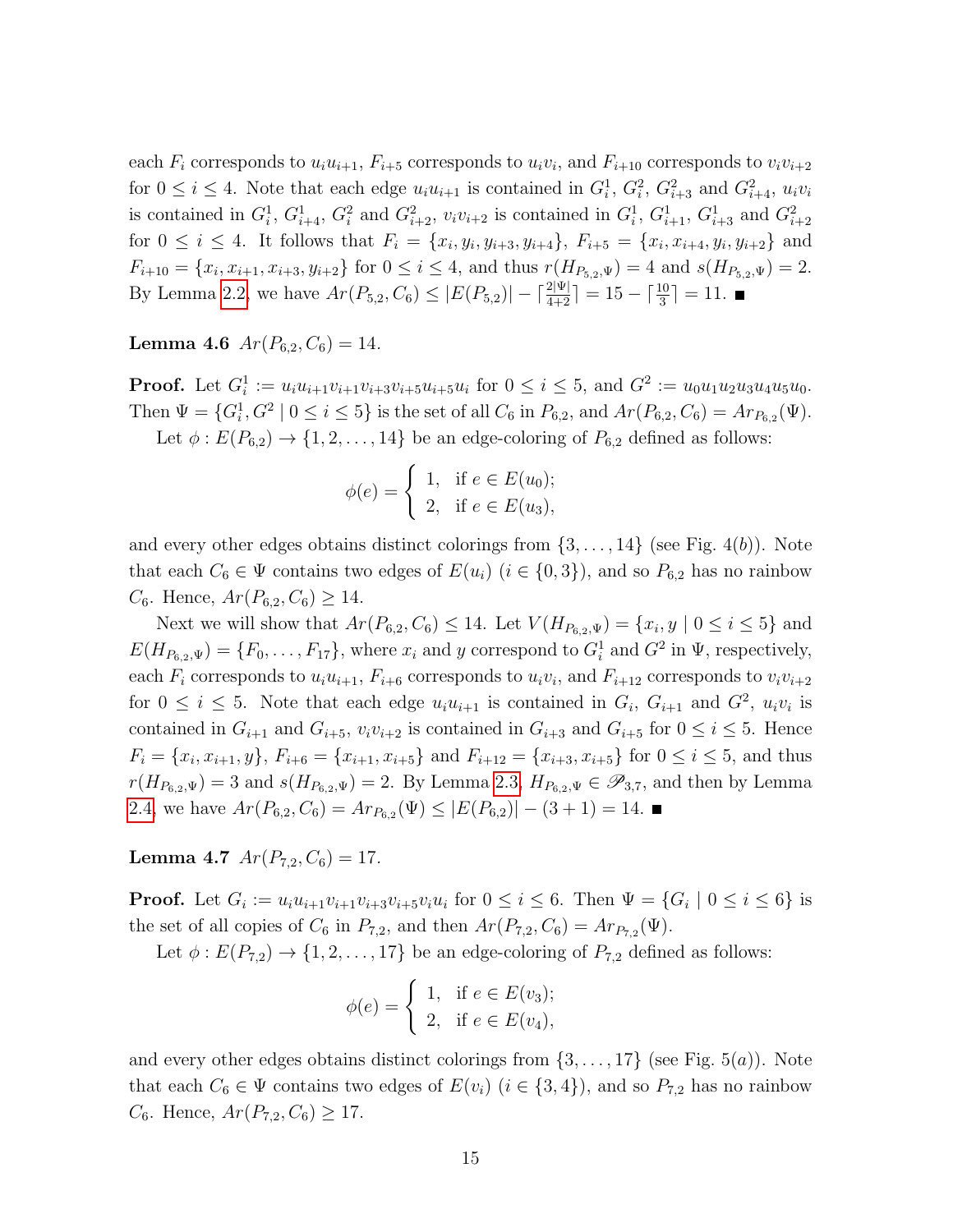Next we will show that  $Ar(P_{7,2}, C_6) \le 17$ . Let  $V(H_{P_{7,2}, \Psi}) = \{x_i \mid 0 \le i \le 6\}$  and  $E(H_{P_{7,2},\Psi}) = \{F_0,\ldots,F_{20}\},$  where  $x_i$  corresponds to  $G_i$  in  $\Psi$ , each  $F_i$  corresponds to  $u_iu_{i+1}, F_{i+7}$  corresponds to  $u_iv_i$  and  $F_{i+14}$  corresponds to  $v_iv_{i+2}$  for  $0 \le i \le 6$ . Note that each  $u_i u_{i+1}$  is contained in  $G_i$ ,  $u_i v_i$  is contained in  $G_i$  and  $G_{i+6}$ ,  $v_i v_{i+2}$  is contained in  $G_{i+2}, G_{i+4}$  and  $G_{i+6}$  for  $0 \leq i \leq 6$ . It follows that  $F_i = \{x_i\}, F_{i+6} = \{x_i, x_{i+6}\}$  and  $F_{i+12} = \{x_{i+2}, x_{i+4}, x_{i+6}\}$  for  $0 \le i \le 6$ , and thus  $r(H_{P_{7,2},\Psi}) = 3$  and  $s(H_{P_{7,2},\Psi}) = 2$ . By Lemma [2.3,](#page-4-2)  $H_{P_{7,2},\Psi} \in \mathscr{P}_{3,7}$ , and then by Lemma [2.4,](#page-5-0)  $Ar(P_{7,2}, C_6) = Ar_{P_{7,2}}(\Psi) \le$  $|E(P_{7,2})| - (3+1) = 17.$ 



Fig. 5  $P_{7,2}$  and  $P_{8,3}$  have no rainbow  $C_6$  under the coloring  $\phi$ .

<span id="page-15-0"></span>Lemma 4.8  $Ar(P_{12,2}, C_6) = 34$ .

**Proof.** Let  $P'_{12,2} = P_{12,2} - E'$ , where  $E' = \{u_i u_{i+1}, u_i v_i \mid 0 \le i \le 11\}$ , and let  $G_i := v_i v_{i+2} v_{i+4} v_{i+6} v_{i+8} v_{i+10} v_i$  for  $0 \le i \le 1$ . Then  $\Psi' = \{G_0, G_1\}$  is the set of all  $C_6$  in  $P'_{n,k}$ , and then  $Ar(P'_{12,2}, C_6) = Ar_{P'_{12,2}}(\Psi')$ . Note that each edge in  $P'_{12,2}$ is only contained in some  $G_i$ . Thus  $H_{P'_{12,2},\Psi'}$  is a graph obtained from two isolated vertices by adding six loops at each vertex. Then  $M(H_{P'_{12,2},\Psi'})=0$ . By Lemma [2.1,](#page-4-1)  $Ar(P'_{12,2}, C_6) = Ar_{P'_{12,2}}(\Psi') = |E(P'_{12,2})| - |\Psi'| + M(H_{P'_{12,2},\Psi'}) = 10.$  Since there is no  $C_6$  in  $P_{12,2}$  containing any edge of E',  $Ar(P_{n,k}, C_6) = |E'| + Ar(P'_{n,k}, C_6) = 34.$ 

By Lemmas [4.5-](#page-13-0)[4.8,](#page-15-0) the proof of Theorem [1.4](#page-2-2) is completed.

### 4.3  $k = 3$

<span id="page-15-1"></span>In this subsection, we focus on the case that  $k = 3$ . Then  $n \geq 7$ .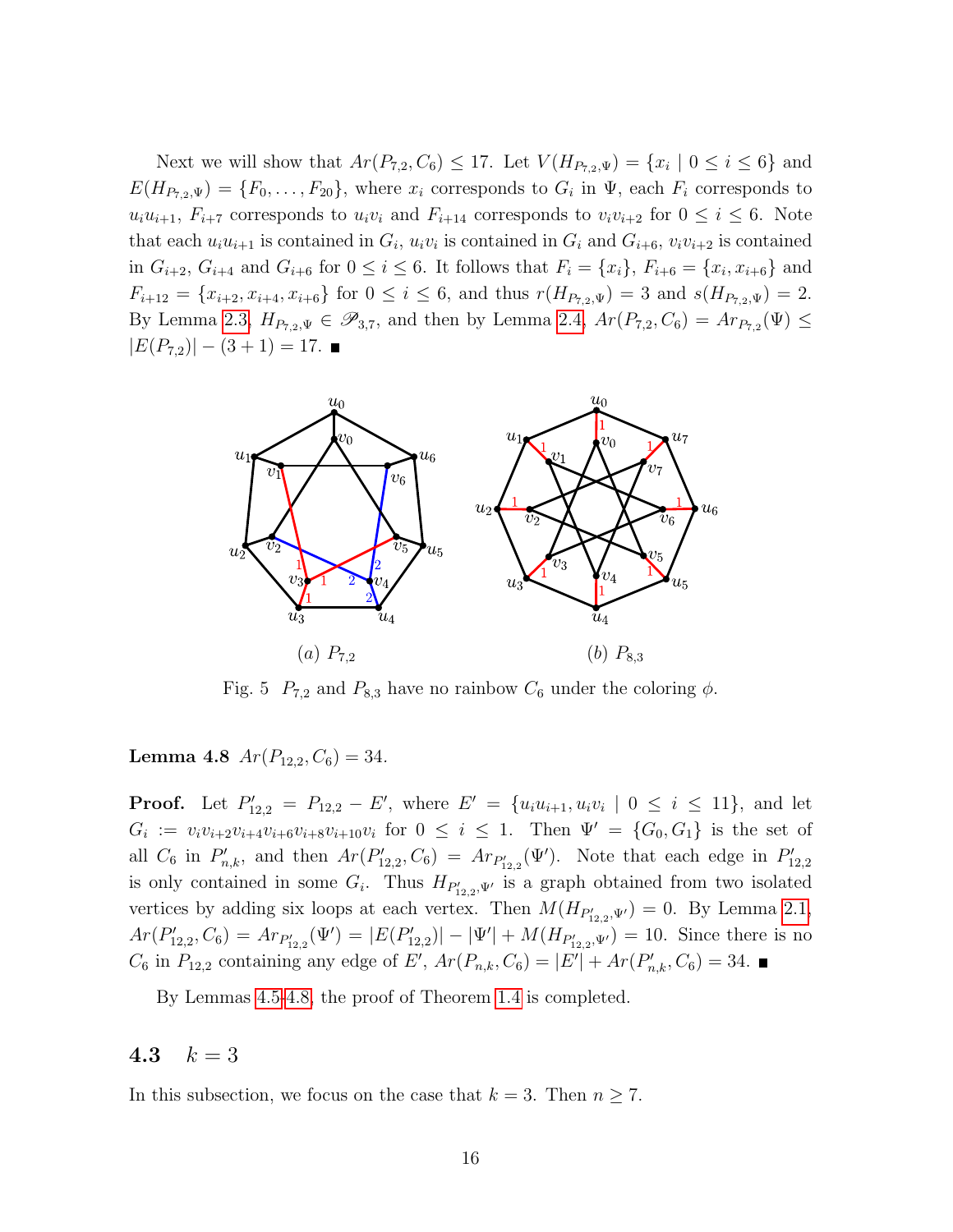Lemma 4.9  $Ar(P_{8,3}, C_6) = 17$ .

**Proof.** Let  $G_i^1 := u_i u_{i+1} u_{i+2} u_{i+3} v_{i+3} u_i$ ,  $G_i^2 := u_i u_{i+1} u_{i+1} u_{i+4} u_{i+7} u_{i+7} u_i$  and  $G_i^3 :=$  $u_i u_{i+1} v_{i+1} v_{i+6} v_{i+3} v_i u_i$  for  $0 \le i \le 7$ . Then  $\Psi = \{G_i^1, G_i^2, G_i^3 \mid 0 \le i \le 7\}$  is the set of all copies of  $C_6$  in  $P_{8,3}$ , and then  $Ar(P_{8,3}, C_6) = Ar_{P_{8,3}}(\Psi)$ .

Let  $\phi: E(P_{8,3}) \rightarrow \{1, 2, \ldots, 17\}$  be an edge-coloring of  $P_{8,3}$  such that  $\phi(u_i v_i) = 1$ for  $0 \leq i \leq 7$  and every other edges having distinct colorings from  $\{2, \ldots, 17\}$  (see Fig. 5(b)). Note that each  $C_6 \in \Psi$  contains two spokes, and hence  $P_{8,3}$  has no rainbow  $C_6$  under the coloring  $\phi$ . So,  $Ar(P_{8,3}, C_6) \geq 17$ .

Next we will show that  $Ar(P_{8,3}, C_6) \leq 17$ . Let  $V(H_{P_{8,3}, \Psi}) = \{x_i, y_i, z_i \mid 0 \leq i \leq 7\}$ and  $E(H_{P_{8,3},\Psi}) = \{F_i^0, F_i^1, F_i^2 \mid 0 \le i \le 7\}$ , where  $x_i, y_i$  and  $z_i$  correspond to  $G_i^1, G_i^2$  and  $G_i^3$  in  $\Psi$ , respectively, each  $F_i^1$  corresponds to  $u_i u_{i+1}$ ,  $F_i^2$  corresponds to  $u_i v_i$ , and  $F_i^3$ corresponds to  $v_i v_{i+3}$  for  $0 \le i \le 7$ . Note that each edge  $u_i u_{i+1}$  is contained in  $G_i^1, G_{i+6}^1$ ,  $G_{i+7}^1, G_i^2, G_{i+1}^2$  and  $G_i^3$ ; each spoke  $u_i v_i$  is contained in  $G_i^1, G_{i+5}^1, G_{i+1}^2, G_{i+7}^2, G_i^3$  and  $G_{i+7}^3$ ; each edge  $v_i v_{i+3}$  is contained in  $G_i^1, G_{i+4}^2, G_{i+7}^2, G_i^3, G_{i+2}^3$  and  $G_{i+5}^3$  for  $0 \le i \le 7$ . It follows that  $F_i^1 = \{x_i, x_{i+6}, x_{i+7}, y_i, y_{i+1}, z_i\}, F_i^2 = \{x_i, x_{i+5}, y_{i+1}, y_{i+7}, z_i, z_{i+7}\}$  and  $F_i^3 = \{x_i, y_{i+4}, y_{i+7}, z_i, z_{i+2}, z_{i+5}\}\$ for  $0 \le i \le 7$ , and thus  $r(H_{P_{8,3},\Psi}) = 6$ ,  $s(H_{P_{8,3},\Psi}) = 3$ .

Now we will show that  $H_{P_{8,3},\Psi} \in \mathscr{P}_{6,24}$ . Suppose that  $H_{P_{8,3},\Psi} \notin \mathscr{P}_{6,24}$ . Then there exists a 18-partition  $\{\mathscr{F}_1,\mathscr{F}_2,\ldots,\mathscr{F}_{18}\}\$  of  $E(H_{P_{8,3},\Psi})$  with  $|\bigcup_{i=1}^{18}L_i|=24$ . Assume that  $|\mathscr{F}_1| \geq \cdots \geq |\mathscr{F}_{18}| \geq 1$ . Then  $2 \leq |\mathscr{F}_1| \leq 7$  and  $\sum_{i=1}^{18}(|\mathscr{F}_i| - 1) = 6$ .

Define a graph  $Q = (V(Q), E(Q))$  (see Fig. 6) as:  $V(Q) = \{F_i^1, F_i^2, F_i^3 \mid 0 \le i \le 7\},$ and for  $x, y \in V(Q)$ ,  $xy \in E(Q)$  if and only if  $|x \cap y| = 3$ . The subgraph of Q induced by the elements of  $\mathscr{F}_i$  is denoted by  $Q_i$ . Note that if  $\mathscr{F}_i$  is a barreier, then  $Q_i$  is a 2-factor of order  $|\mathscr{F}_i|$ .



Fig. 6 Q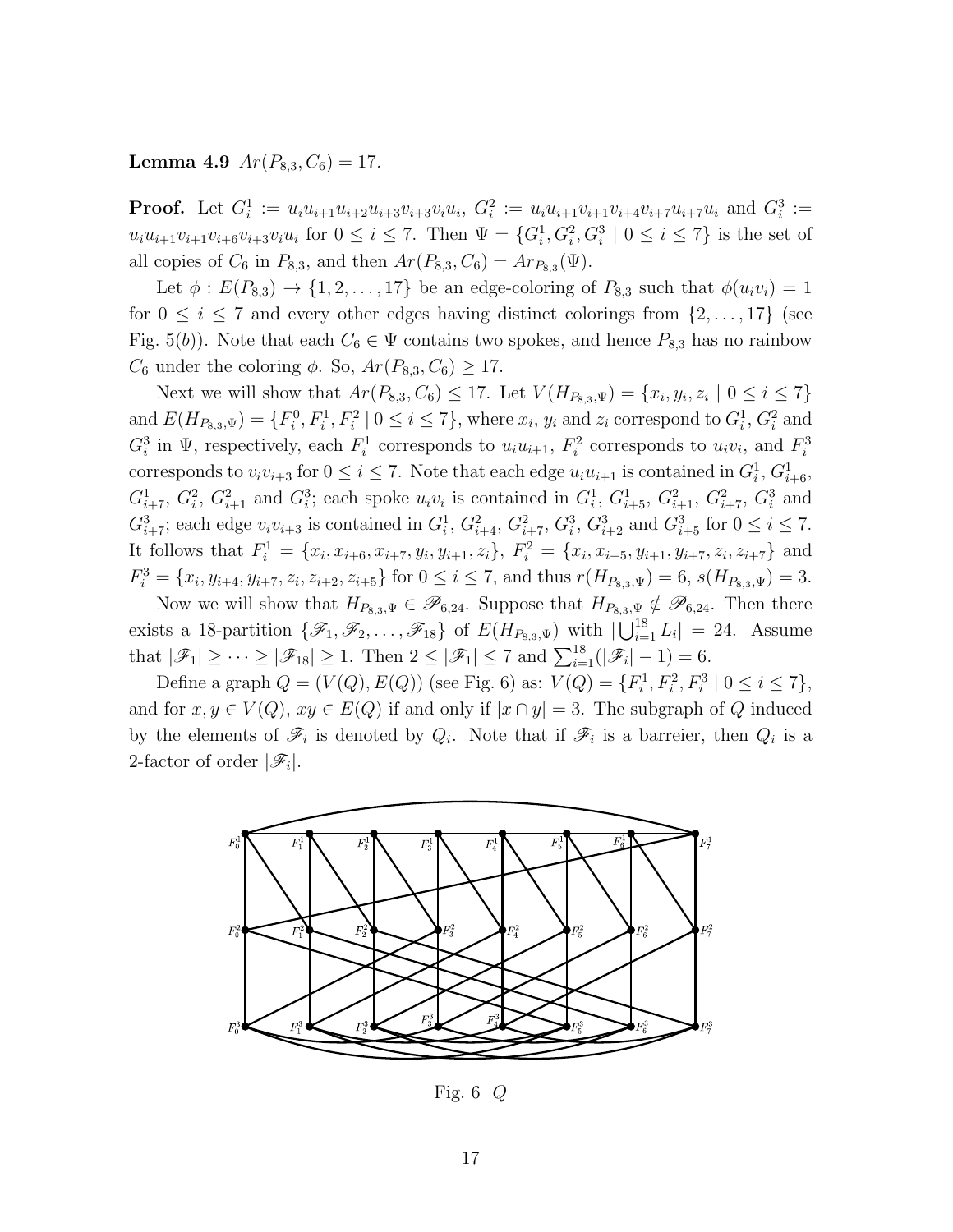If  $|\mathscr{F}_2| \leq 2$ , then by (1),  $|\bigcup_{i=1}^{18} L_i| \leq \sum_{i=1}^{18} |L_i| \leq 3|\mathscr{F}_1| + \sum_{i=2}^{18} 3(|\mathscr{F}_i| - 1) \leq$  $3\sum_{i=1}^{18}(|\mathscr{F}_i| - 1) + 3 = 21 < 24$ , a contradiction. So  $|\mathscr{F}_2| \geq 3$ , and then  $3 \leq |\mathscr{F}_1| \leq 5$ . If  $|\mathscr{F}_3| \leq 2$ , then  $6 \leq |\mathscr{F}_1| + |\mathscr{F}_2| \leq 8$ , and by (1),

$$
24 = \left| \bigcup_{i=1}^{18} L_i \right| \le \sum_{i=1}^{18} |L_i| \le 3|\mathcal{F}_1| + 3|\mathcal{F}_2| + \sum_{i=3}^{18} 3(|\mathcal{F}_i| - 1) = 3 \sum_{i=1}^{18} (|\mathcal{F}_i| - 1) + 6 = 24, \tag{2}
$$

which implies  $|\mathscr{F}_1| = 5$ ,  $|\mathscr{F}_2| = 3$  and  $|\mathscr{F}_3| = 1$ , or  $|\mathscr{F}_1| = |\mathscr{F}_2| = 4$  and  $|\mathscr{F}_3| = 1$ , or  $|\mathscr{F}_1|=4$ ,  $|\mathscr{F}_2|=3$ ,  $|\mathscr{F}_3|=2$  and  $|\mathscr{F}_4|=1$ , or  $|\mathscr{F}_1|=|\mathscr{F}_2|=3$ ,  $|\mathscr{F}_3|=|\mathscr{F}_4|=2$ and  $|\mathscr{F}_5| = 1$ . Moreover,  $\{L_1, L_2, \ldots, L_{18}\}$  is a partition of  $V(H_{P_{8,3},\Psi}), \mathscr{F}_1, \mathscr{F}_2$  are barriers. Note that Q contains no  $K_4$  and  $K_5$ , and hence  $|\mathscr{F}_1| = |\mathscr{F}_2| = 3$ ,  $|\mathscr{F}_3| =$  $|\mathscr{F}_4| = 2$  and  $|\mathscr{F}_5| = 1$ . By symmetry, we can assume  $\mathscr{F}_1 = \{F_0^1, F_7^1, F_0^2\}$ . Then  $L_1 = \{x_0, x_5, x_6, x_7, y_0, y_1, y_7, z_0, z_7\}$ , and then  $\mathscr{F}_2 = \{F_3^1, F_4^1, F_4^2\}$  as  $L_1 \cap L_2 = \emptyset$ . So  $L_2 = \{x_1, x_2, x_3, x_4, y_3, y_4, y_5, z_3, z_4\}$  and  $L_3 \cup L_4 = \{y_2, y_6, z_1, z_2, z_5, z_6\}$ . On the other hand, by (2),  $|L_3| = |L_4| = 3$ . Since  $x_i \notin L_3 \cup L_4$  for  $0 \le i \le 7$ ,  $F_i^1 F_{i+1}^1$ ,  $F_i^1 F_i^2$ ,  $F_i^1 F_{i+1}^2$  and  $F_i^2 F_i^3$  would be excluded from  $E(Q)$ . Similarly, each edge on two paths  $F_0^3 F_3^3 F_6^3 F_1^3$ ,  $F_4^3 F_7^3 F_2^3 F_5^3$  would be excluded from  $E(Q)$  as  $z_0, z_3, z_4, z_7 \notin L_3 \cup L_4$ . So  $\mathscr{F}_3, \mathscr{F}_4 \in \{ \{F_0^3, F_5^3\}, \{F_1^3, F_4^3\} \}$ , and thus  $y_2, y_6 \notin L_3 \cup L_4$ , a contradiction.

Thus  $|\mathscr{F}_3| \geq 3$ , and so  $|\mathscr{F}_1| = |\mathscr{F}_2| = |\mathscr{F}_3| = 3$  and  $|\mathscr{F}_4| = 1$ . Then by (1),  $|L_i| \leq 9$ for  $1 \leq i \leq 3$ . If  $Q_i$  is not a  $K_3$  for some  $1 \leq i \leq 3$ , then we can check that  $|L_i| \leq 6$ . So we can assume  $|L_1| = |L_2| = 9$ , and then  $Q_1$ ,  $Q_2$  are  $K_3$ . If  $Q_3$  is not a  $K_3$ , then  $|L_3| = 6$ and  $F_i$  are barriers as  $|L_1 \cup L_2 \cup L_3| = 24$  for  $i = 1, 2, 3$ , and thus by an argument similar to the above, we can have a contradiction. Therefore  $Q_3 = K_3$  and  $|L_3| = 9$ . If  $L_i \cap L_j = \emptyset$  for some  $1 \leq i < j \leq 3$ , then by an argument similar to the above, we can have a contradiction. So  $L_i \cap L_j \neq \emptyset$  for any  $1 \leq i < j \leq 3$ . Assume that  $\mathscr{F}_1$  =  $\{F_0^1, F_7^1, F_0^2\}$ . Then  $L_1 = \{x_0, x_5, x_6, x_7, y_0, y_1, y_7, z_0, z_7\}$ , and then  $\mathscr{F}_i \neq \{F_3^1, F_4^1, F_4^2\}$ as  $L_1 \cap L_i = \emptyset$  for  $i = 2, 3$ . Furthermore, we can check that  $|L_i \cap L_1| = 3$  for  $i = 2, 3$ . Note that Q is 4-regular, and hence there exists some  $x \in (L_1 \cap L_2) \setminus (L_1 \cap L_3)$ . Thus  $|\bigcup_{i=1}^{18} L_i| \leq 9 + 9 + 9 - 3 - 1 = 23 < 24$ , a contradiction. Therefore,  $H_{P_{8,3},\Psi} \in \mathscr{P}_{6,24}$ . By Lemma [2.4,](#page-5-0)  $Ar(P_{8,3}, C_6) = Ar_{P_{8,3}}(\Psi) \leq |E(P_{8,3})| - (6+1) = 17.$ 

Lemma 4.10  $Ar(P_{10.3}, C_6) = 22$ .

**Proof.** Note that  $\Psi = \{G_i^1 := u_i u_{i+1} u_{i+2} u_{i+3} v_{i+3} v_i u_i, G_i^2 := u_i u_{i+1} v_{i+1} v_{i+4} v_{i+7} v_i u_i \mid 0 \le i \le n\}$  $i \le 9$ } is the set of all copies of  $C_6$  in  $P_{10,3}$ . Then  $Ar(P_{10,3}, C_6) = Ar_{P_{10,3}}(\Psi)$ . Let  $\phi: E(P_{10,3}) \rightarrow \{1, 2, \ldots, 22\}$  be an edge-coloring of  $P_{10,3}$  defined as follows:

$$
\phi(e) = \begin{cases} i+1, & \text{if } e \in E(v_i) \text{ with } 0 \le i \le 2; \\ 4, & \text{if } e \in E(u_5) \setminus \{u_5v_5\}; \\ 5, & \text{if } e \in E(u_7) \setminus \{u_7v_7\}; \end{cases}
$$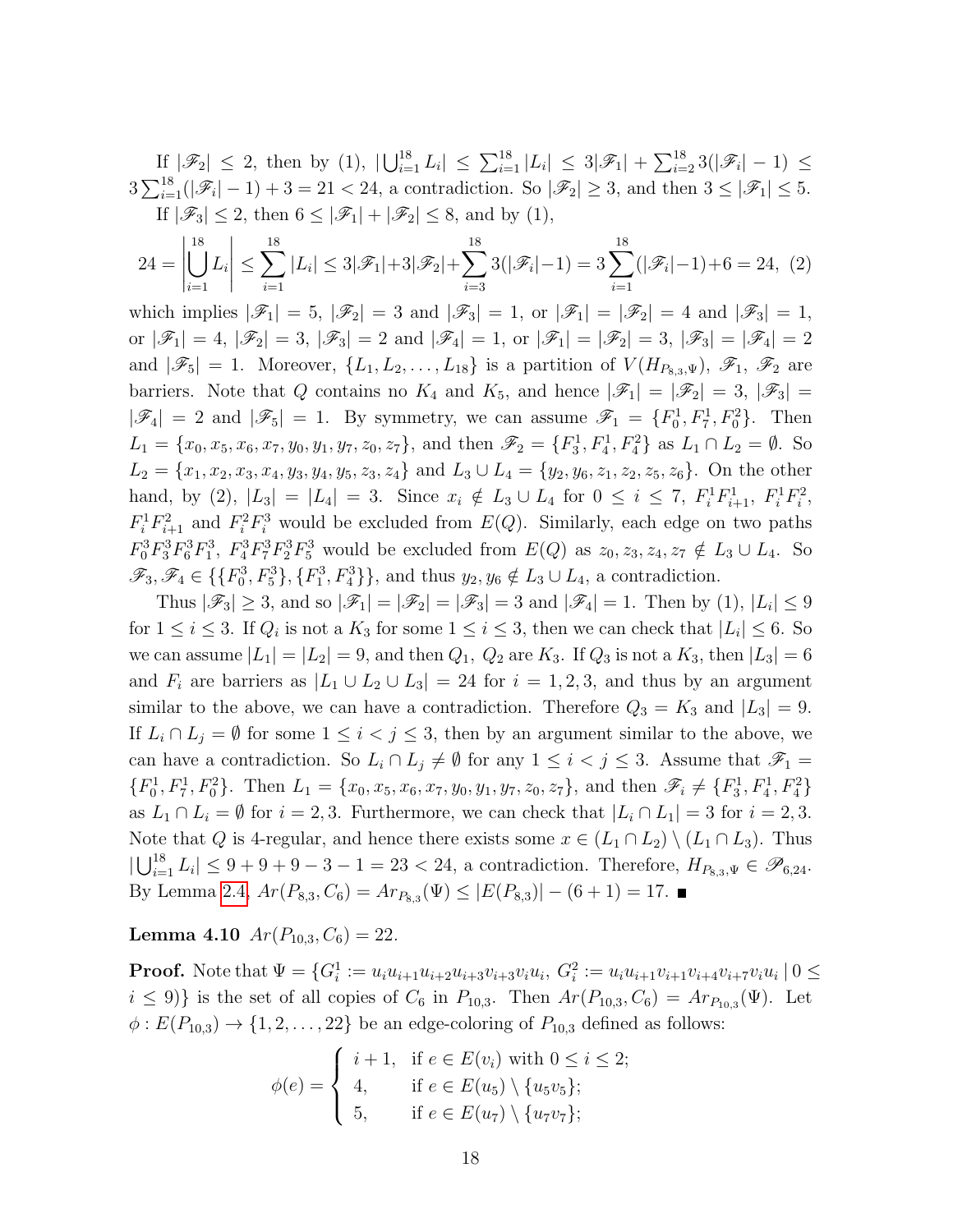

Fig. 7  $P_{10,3}$  has no rainbow  $C_6$  under the coloring  $\phi$ .

and every other edges obtains distinct colorings from  $\{6, \ldots, 22\}$  (see Fig. 7). Note that each  $C_6 \in \Psi$  contains two edges of  $E(v_i)$   $(0 \le i \le 2)$  or two edges of  $E(u_j) \setminus \{u_jv_j\}$   $(j \in$  $\{5, 7\}$ , and hence  $P_{10,3}$  has no rainbow  $C_6$  under the coloring  $\phi$ . So,  $Ar(P_{10,3}, C_6) \geq 22$ .

Next, we will show that  $Ar(P_{10,3}, C_6) \leq 22$ . Let  $V(H_{P_{10,3}, \Psi}) = \{x_i, y_i \mid 0 \leq i \leq 9\}$ and  $E(H_{P_{10,3},\Psi}) = \{F_i^1, F_i^2, F_i^3 \mid 0 \le i \le 9\}$ , where  $x_i$  and  $y_i$  correspond to  $G_i^1$  and  $G_i^2$  in  $\Psi$ , respectively, each  $F_i^1$  corresponds to  $u_iu_{i+1}$ ,  $F_i^2$  to  $u_iv_i$ , and  $F_i^3$  to  $v_iv_{i+3}$  for  $0 \leq i \leq 9$ . Note that each edge  $u_i u_{i+1}$  is contained in  $G_i^1$ ,  $G_{i+8}^1$ ,  $G_{i+9}^1$  and  $G_i^2$ ,  $u_i v_i$  is contained in  $G_i^1$ ,  $G_{i+7}^1$ ,  $G_i^2$  and  $G_{i+9}^2$ ,  $v_i v_{i+3}$  is contained in  $G_i^1$ ,  $G_{i+3}^2$ ,  $G_{i+6}^2$  and  $G_{i+9}^2$ for  $0 \leq i \leq 9$ . It follows that  $F_i^1 = \{x_i, x_{i+8}, x_{i+9}, y_i\}, F_i^2 = \{x_i, x_{i+7}, y_i, y_{i+9}\}$  and  $F_i^3 = \{x_i, y_{i+3}, y_{i+6}, y_{i+9}\}$  for  $0 \le i \le 9$ , and thus  $r(H_{P_{10,3},\Psi}) = 4$ ,  $s(H_{P_{10,3},\Psi}) = 2$ 

Now we will show that  $H_{P_{10,3},\Psi} \in \mathscr{P}_{7,20}$ . Suppose that  $H_{P_{10,3},\Psi} \notin \mathscr{P}_{7,20}$ . Then there exists a 23-partition  $\{\mathscr{F}_1,\mathscr{F}_2,\ldots,\mathscr{F}_{23}\}\$  of  $E(H_{P_{10,3},\Psi})$  with  $|\bigcup_{i=1}^{23}L_i|=20$ . Assume that  $|\mathscr{F}_1| \geq \cdots \geq |\mathscr{F}_{23}| \geq 1$ . Then  $2 \leq |\mathscr{F}_1| \leq 8$  and  $\sum_{i=1}^{23}(|\mathscr{F}_i| - 1) = 7$ .

Define a graph  $Q' = (V(Q'), E(Q'))$  as:  $V(Q') = \{F_i^1, F_i^2, F_i^3 \mid 0 \le i \le 9\}$ , and for any  $x, y \in V(Q')$ ,  $xy \in E(Q')$  if and only if  $|x \cap y| = 2$ . Then Q' is 4-regular and contains no  $K_4$  (see Fig. 8). The subgraph of Q' induced by the elements of  $\mathscr{F}_i$  is denoted by  $Q'_i$ .

If  $|\mathscr{F}_3| \leq 2$ , then by  $(1), \sum_{i=1}^{23} |L_i| \leq 2|\mathscr{F}_1| + 2|\mathscr{F}_2| + \sum_{i=3}^{23} 2(|\mathscr{F}_i| - 1) \leq 2 \sum_{i=1}^{23} (|\mathscr{F}_i| -$ 1) + 4 = 18 < 20, a contradiction. So  $|\mathscr{F}_3| \geq 3$ . Then  $3 \leq |\mathscr{F}_1| \leq 4$ ,  $|\mathscr{F}_2| = |\mathscr{F}_3| = 3$ and  $|\mathscr{F}_4| \leq 2$ . By (1),

$$
20 = |\bigcup_{i=1}^{23} L_i| \le \sum_{i=1}^{23} |L_i| \le 2|\mathcal{F}_1| + 2|\mathcal{F}_2| + 2|\mathcal{F}_3| + \sum_{i=4}^{23} 2(|\mathcal{F}_i| - 1) \le 2\sum_{i=1}^{23} (|\mathcal{F}_i| - 1) + 6 = 20,
$$

which implies  $\mathscr{F}_1, \mathscr{F}_2, \mathscr{F}_3$  are barriers and  $\{L_1, L_2, \ldots, L_{23}\}$  is a partition of  $V(H_{P_{10.3}, \Psi})$ .

Since Q' contains no  $K_4$ ,  $|\mathscr{F}_1| \neq 4$ . So  $|\mathscr{F}_1| = |\mathscr{F}_2| = |\mathscr{F}_3| = 3$  and  $|\mathscr{F}_4| = 2$ . Then each  $Q'_i$  is a  $K_3$  for  $1 \leq i \leq 3$ . Without loss of generality, assume  $\mathscr{F}_1$  =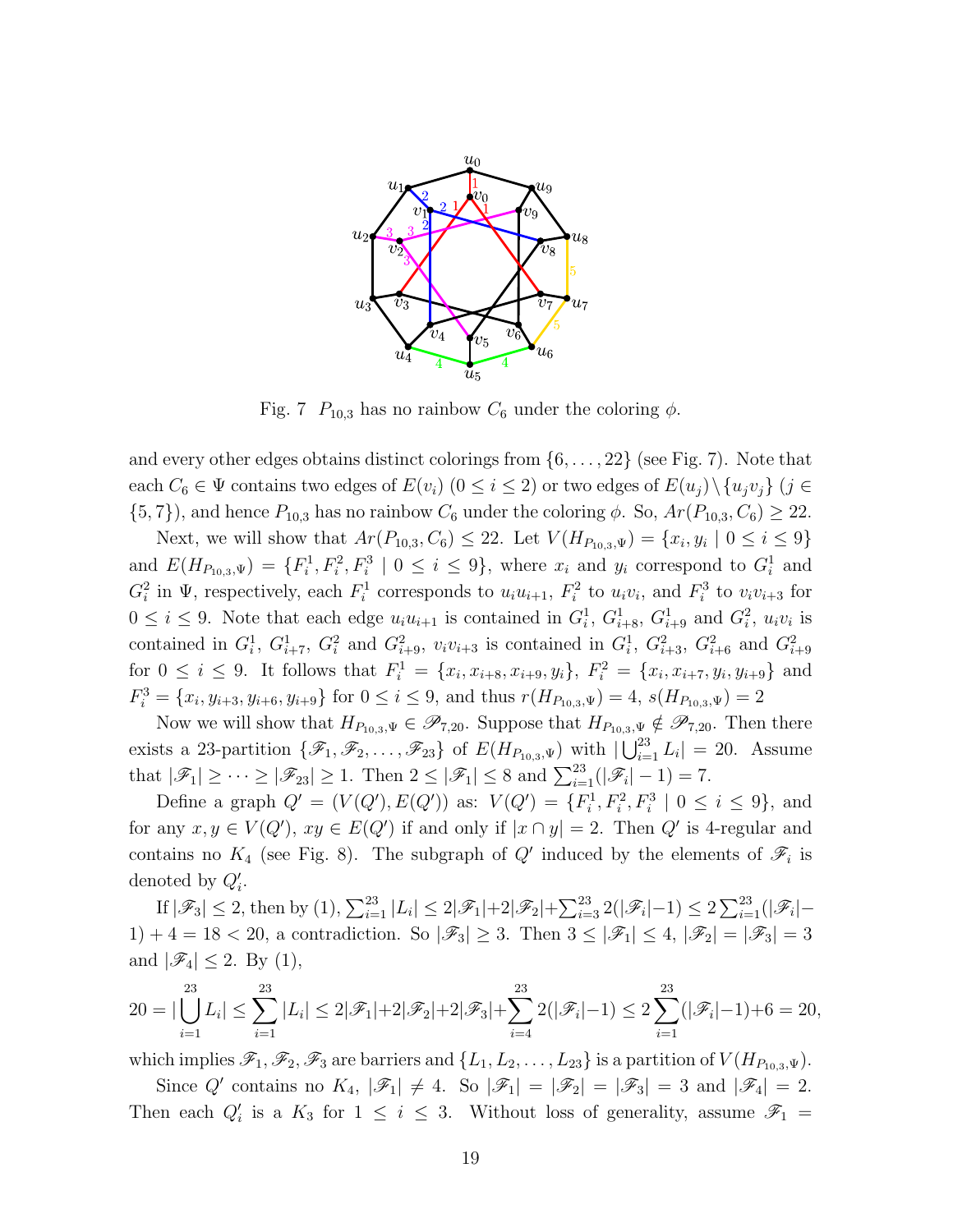$\{F_0^1, F_9^1, F_0^2\}$ . Then  $L_1 = \{x_0, x_7, x_8, x_9, y_0, y_9\}$ . Since  $L_i \cap L_j = \emptyset$  for  $1 \le i < j \le 3$ , we have  $\{F_3^1, F_4^1, F_5^1, F_6^1, F_4^2, F_5^2, F_6^2, F_2^3, F_5^3\} \subseteq \mathscr{F}_2 \cup \mathscr{F}_3$ . But in any case, we can check  $L_2 \cap L_3 \neq \emptyset$ , a contradiction. Therefore,  $H_{P_{10,3},\Psi} \in \mathscr{P}_{7,20}$ . By Lemma [2.4,](#page-5-0)  $Ar(P_{10,3}, C_6) = Ar_{P_{10,3}}(\Psi) \leq |E(P_{10,3})| - (7+1) = 22.$ 



Fig. 8  $Q'$ 

**Lemma 4.11**  $Ar(P_{18,3}, C_6) = 42$ .

**Proof.** Note that  $\Psi = \{G_i^1, G_j^2 \mid 0 \le i \le 17, 0 \le j \le 2\}$  is the set of all copies of  $C_6$ in  $P_{18,3}$ , where  $G_i^1 := u_i u_{i+1} u_{i+2} u_{i+3} v_{i+3} v_i u_i, G_j^2 := v_j v_{j+3} v_{j+6} v_{j+9} v_{j+12} v_{j+15} v_j$ . Then  $Ar(P_{18,3}, C_6) = Ar_{P_{18,3}}(\Psi).$ 

Let  $\phi: E(P_{18,3}) \rightarrow \{1, 2, ..., 42\}$  be an edge-coloring of  $P_{18,3}$  defined as follows:

$$
\phi(e) = \begin{cases} i+1, & \text{if } e \in \{u_{2i}u_{2i+1}, u_{2i+1}u_{2i+2}\}, \ 0 \le i \le 8; \\ j+10, & \text{if } e \in \{v_{j+3}v_j, v_jv_{j-3}\}, \ 0 \le j \le 2; \end{cases}
$$

and every other edges obtains distinct colorings from  $\{13, \ldots, 42\}$  (see Fig. 9). Note that each  $C_6 \in \Psi$  contains two edges  $u_{2i}u_{2i+1}, u_{2i+1}u_{2i+2}$  for some  $0 \leq i \leq 8$ , or two edges  $v_{j+3}v_j, v_jv_{j-3}$  for some  $0 \leq j \leq 2$ , and hence  $P_{18,3}$  has no rainbow  $C_6$  under the coloring  $\phi$ . So,  $Ar(P_{18,3}, C_6) \geq 42$ .

Next, we will show that  $Ar(P_{18,3}, C_6) \leq 42$ . Let  $V(H_{P_{18,3}, \Psi}) = \{x_i, y_j \mid 0 \leq i \leq 3\}$ 17,  $0 \leq j \leq 2$  and  $E(H_{P_{18,3}),\Psi}) = \{F_i^1, F_i^2, F_i^3 \mid 0 \leq i \leq 17\}$ , where  $x_i$  and  $y_j$ correspond to  $G_i^1$  and  $G_j^2$  in  $\Psi$ , respectively, each  $F_i^1$  corresponds to  $u_iu_{i+1}$ ,  $F_i^2$  to  $u_iv_i$ , and  $F_i^3$  to  $v_i v_{i+3}$  for  $0 \leq i \leq 17$ . Note that each edge  $u_i u_{i+1}$  is contained in  $G_i^1, G_{i+16}^1$ and  $G_{i+17}^1$ ,  $u_i v_i$  is contained in  $G_i^1$  and  $G_{i+15}^1$ ,  $v_{3i+t}v_{3i+t+3}$  is contained in  $G_{3i+t}^1$  and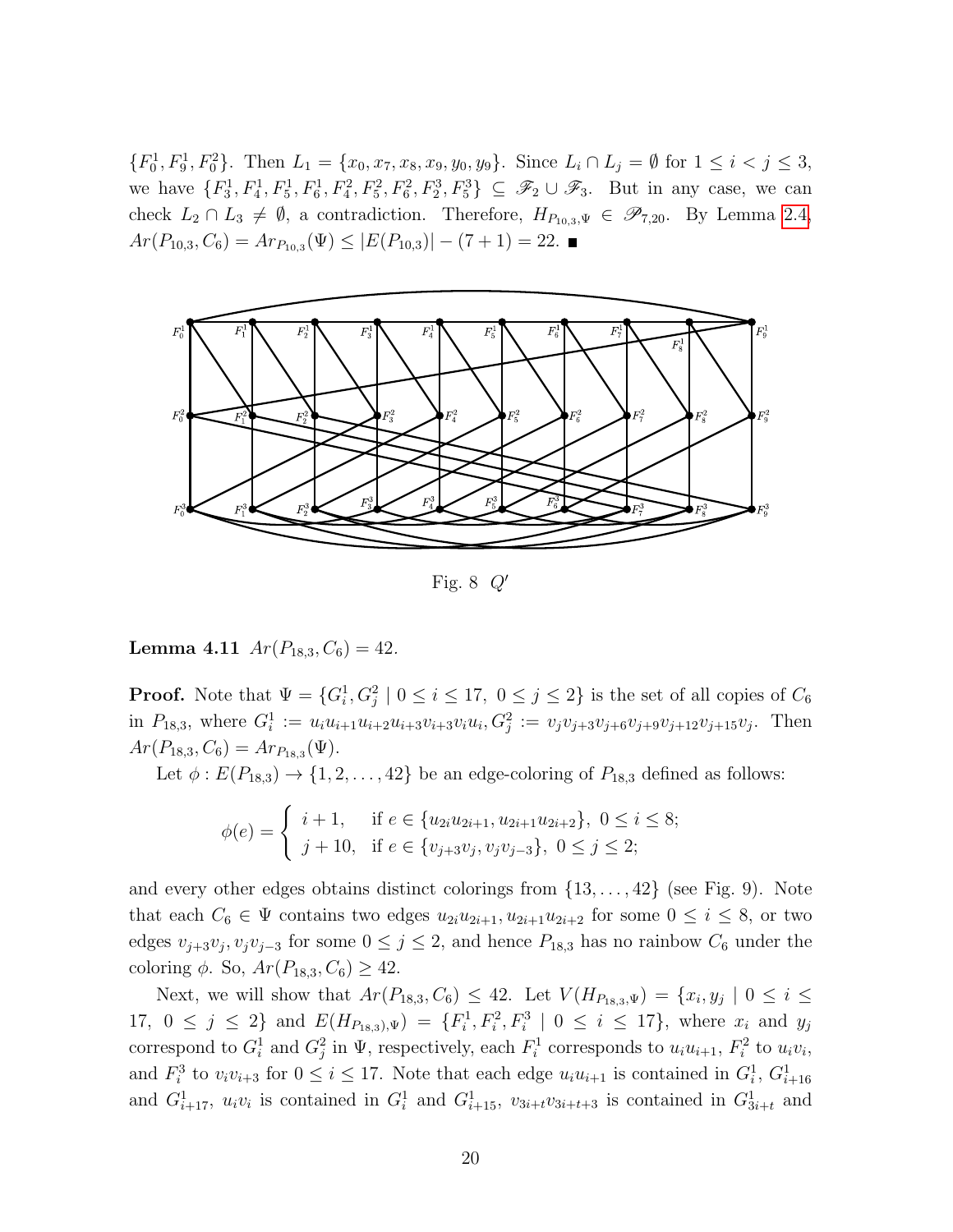$G_t^2$  for  $0 \leq i \leq 17$  and  $t = \lfloor \frac{i}{6} \rfloor$  $\frac{i}{6}$ . Hence  $F_i^1 = \{x_i, x_{i+16}, x_{i+17}\}, F_i^2 = \{x_i, x_{i+15}\}$  and  $F_i^3 = \{x_{3i+t}, y_t\}$  for  $0 \le i \le 17$  and  $t = \lfloor \frac{i}{6} \rfloor$  $\frac{i}{6}$ , and thus  $r(H_{P_{18,3},\Psi}) = 3$ ,  $s(H_{P_{18,3},\Psi}) = 2$ .

Now we will show that  $H_{P_{18,3},\Psi} \in \mathscr{P}_{11,21}$ . Suppose that  $H_{P_{18,3},\Psi} \notin \mathscr{P}_{11,21}$ . Then there exists a 43-partition  $\{\mathscr{F}_1,\mathscr{F}_2,\ldots,\mathscr{F}_{43}\}$  of  $E(H_{P_{18,3},\Psi})$  with  $|\bigcup_{i=1}^{43} L_i|=21$ , and then  $\bigcup_{i=1}^{43} L_i = V(H_{P_{18,3},\Psi})$ . Note that  $\sum_{i=1}^{43}(|\mathscr{F}_i| - 1) = 11$ . By (1),  $|L_i| \leq 2(|\mathscr{F}_i| - 1)$ for  $1 \leq i \leq 43$ . Assume  $y_j \in L_{i_j}$  for  $j = 0, 1, 2$ . Note that  $s(H_{P_{18,3},\Psi}) = 2$  and  $|F_i^3 \cap F_j^3| \le 1$  for  $0 \le i < j \le 17$ , and hence, by (1)

$$
|L_{i_j}| \leq \begin{cases} \lfloor \frac{3|\mathscr{F}_{i_j}|}{2} \rfloor - 1 \leq 2(|\mathscr{F}_{i_j}| - 1) - 1, & \text{if } |\mathscr{F}_{i_j}| \geq 3; \\ 1, & \text{if } |\mathscr{F}_{i_j}| = 2. \end{cases}
$$

Moreover, if  $i_t = i_j$  for some  $0 \le t < j \le 2$ , then  $|\mathscr{F}_{i_j}| \ge 4$  and  $|L_{i_j}| \le 2(|\mathscr{F}_{i_j}|-1)-2$ . So  $\sum_{i=1}^{43} |L_i| \leq 2 \sum_{i=1}^{43} (|\mathscr{F}_i| - 1) - 2 = 20 < 21$ , a contradiction. Therefore,  $H_{P_{18,3},\Psi} \in$  $\mathscr{P}_{11,21}$ . By Lemma [2.4,](#page-5-0)  $Ar(P_{18,3}, C_6) = Ar_{P_{18,3}}(\Psi) \leq |E(P_{18,3})| - (11 + 1) = 42$ .



Fig. 9  $P_{18,3}$  has no rainbow  $C_6$  under the coloring  $\phi$ .

<span id="page-20-0"></span>**Lemma 4.12**  $Ar(P_{n,3}, C_6) = \lfloor \frac{5n}{2} \rfloor$  $\frac{\sin}{2}$  for  $n \geq 7$  and  $n \notin \{8, 10, 18\}.$ 

**Proof.** Let  $G_i := u_i u_{i+1} u_{i+2} u_{i+3} v_{i+3} u_i$  for  $0 \le i \le n-1$ . Then  $\Psi = \{G_i \mid 0 \le i \le n-1\}$  $n-1$ } is the set of all copies of  $C_6$  in  $P_{n,3}$ , and then  $Ar(P_{n,3}, C_6) = Ar_{P_{n,3}}(\Psi)$ .

Let  $\phi: E(P_{n,3}) \to \{1, 2, \ldots, \lfloor \frac{5n}{2} \rfloor \}$  $\{2\pi}{2}$  be an edge-coloring of  $P_{n,3}$  defined as follows:

$$
\phi(e) = \begin{cases} i+1, & \text{if } e \in \{u_{2i}u_{2i+1}, u_{2i+1}u_{2i+2}\}, 0 \le i \le \lfloor \frac{n}{2} \rfloor - 1; \\ \lfloor \frac{n}{2} \rfloor, & \text{if } e = u_0u_{n-1} \text{ and } n \equiv 1 \pmod{2}, \end{cases}
$$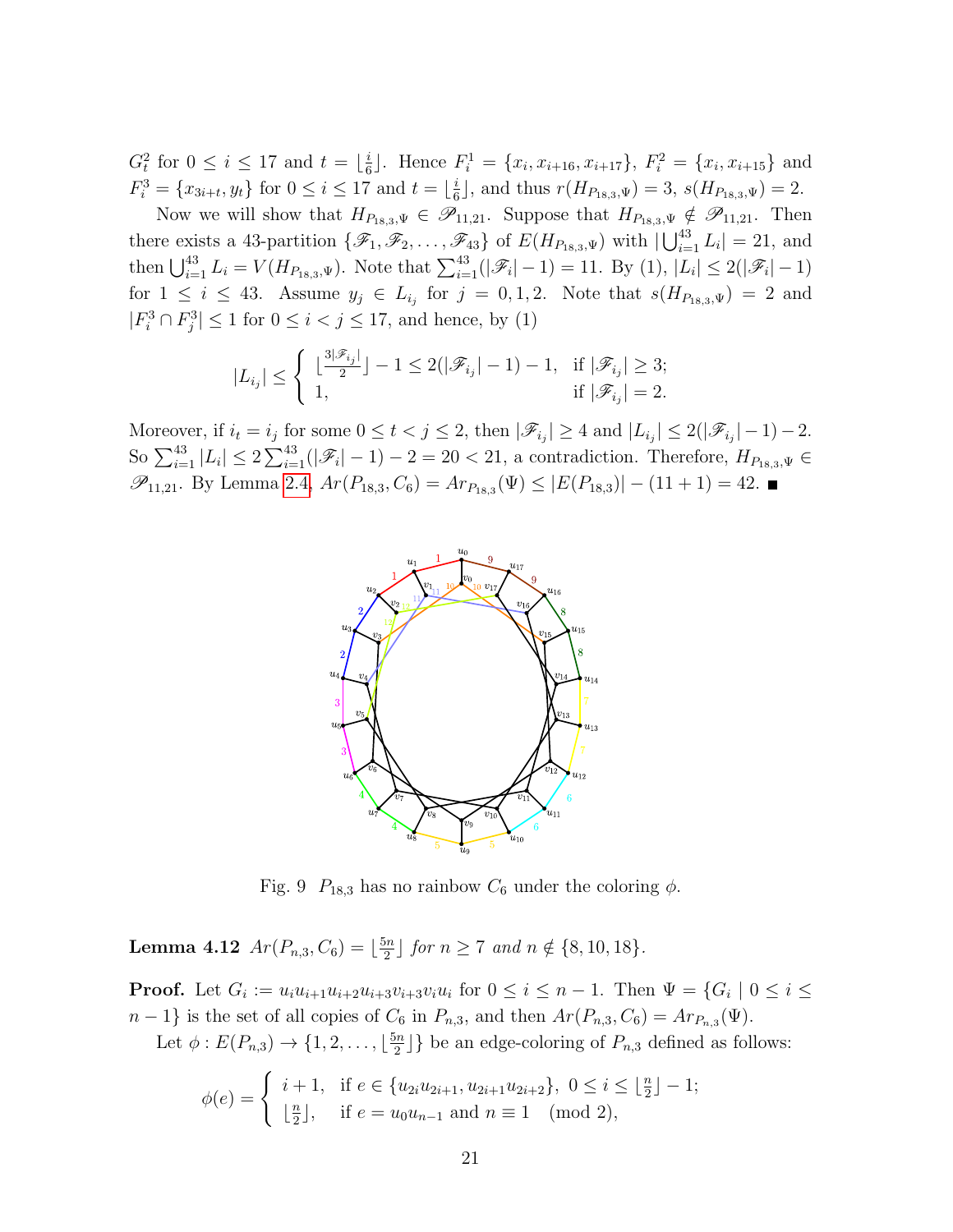and every other edges obtains distinct colorings from  $\left\{\lfloor \frac{n}{2} \rfloor + 1, \ldots, \lfloor \frac{5n}{2} \rfloor \right\}$  $\frac{\sin n}{2}$ . Note that if  $n \equiv 0 \pmod{2}$ , then each  $C_6 \in \Psi$  contains two edges  $u_{2i}u_{2i+1}, u_{2i+1}u_{2i+2}$  for some  $0 \leq i \leq \lfloor \frac{n}{2} \rfloor - 1$ ; and if  $n \equiv 1 \pmod{2}$ , then each  $C_6 \in \Psi$  contains two edges  $u_{2i}u_{2i+1}, u_{2i+1}u_{2i+2}$  for some  $0 \leq i \leq \lfloor \frac{n}{2} \rfloor - 2$  or two of  $\{u_{n-3}u_{n-2}, u_{n-2}u_{n-1}, u_0u_{n-1}\},$ and hence  $P_{n,3}$  has no rainbow  $C_6$  under the coloring  $\phi$ . So,  $Ar(P_{n,3}, C_6) \geq \lfloor \frac{5n}{2} \rfloor$ .

Next, we will show that  $Ar(P_{n,3}, C_6) \leq \lfloor \frac{5n}{2} \rfloor$ . Note that each edge  $u_i u_{i+1}$  is contained in  $G_i$ ,  $G_{i+n-2}$  and  $G_{i+n-1}$ ,  $u_i v_i$  is contained in  $G_i$  and  $G_{i+n-3}$ ,  $v_i v_{i+3}$  is contained in  $G_i$  for  $0 \leq i \leq n-1$ . Then  $V(H_{P_{n,3},\Psi}) = \{x_i \mid 0 \leq i \leq n-1\}$  and  $E(H_{P_{n,3},\Psi}) = \{F_0,\ldots,F_{3n-1}\}\$  with  $F_i = \{x_i,x_{i+n-2},x_{i+n-1}\},\ F_{i+n} = \{x_i,x_{i+n-3}\}\$  and  $F_{i+2n} = \{x_i\}$  for  $0 \le i \le n-1$ . Thus  $r(H_{P_{n,3},\Psi}) = 3$  and  $s(H_{P_{n,3},\Psi}) = 1$ . By Lemma [2.2,](#page-4-0) we have  $Ar(P_{n,3}, C_6) = Ar_{P_{n,3}}(\Psi) \leq |E(P_{n,3})| - \lceil \frac{2|\Psi|}{3+1} \rceil = 3n - \lceil \frac{n}{2} \rceil = \lfloor \frac{5n}{2} \rfloor$  $\frac{\sin}{2}$ .

By Lemmas [4.9-](#page-15-1)[4.12,](#page-20-0) the proof of Theorem [1.5](#page-3-0) is completed.

4.4  $k > 4$ 

In this subsection,  $k \in \{\frac{n}{6}, \frac{n-1}{3}$  $\frac{-1}{3}, \frac{n+1}{3}$  $\frac{+1}{3}$  by Proposition [1.1\(](#page-1-0)ii).

<span id="page-21-0"></span>**Lemma 4.13**  $Ar(P_{n,k}, C_6) = \frac{17n}{6}$  for  $k = \frac{n}{6} \ge 4$ .

**Proof.** Denote  $P'_{n,k} = P_{n,k} - E'$ , where  $E' = \{u_i u_{i+1}, u_i v_i \mid 0 \le i \le \frac{n}{6} - 1\}$ . Let  $G_i := v_i v_{i+k} v_{i+2k} v_{i+3k} v_{i+4k} v_{i+5k} v_i$  for  $0 \le i \le \frac{n}{6} - 1$ . Then  $\Psi' = \{ G_i \mid 0 \le i \le \frac{n}{6} - 1 \}$ is the set of all copies of  $C_6$  in  $P'_{n,k}$ , and  $Ar(P'_{n,k}, C_6) = Ar_{P'_{n,k}}(\Psi')$ . Note that each edge in  $P'_{n,k}$  is only contained in some  $G_i$ . Thus  $H_{P'_{n,k},\Psi'}$  is a graph obtained from  $\frac{n}{6}$ isolated vertices by adding six loops on each isolated vertex. Then  $M(H_{P'_{n,k},\Psi'})=0$ . By Lemma [2.1,](#page-4-1) we have  $Ar(P'_{n,k}, C_6) = Ar_{P'_{n,k}}(\Psi') = |E(P'_{n,k})| - |\Psi'| + M(H_{P'_{n,k},\Psi'}) = \frac{5n}{6}$ for  $k = \frac{n}{6} \geq 4$ . Since there is no copy of  $C_6$  in  $P_{n,k}$  containing any edge of F,  $Ar(P_{n,k}, C_6) = |E'| + Ar(P'_{n,k}, C_6) = \frac{17n}{6}.$ 

**Lemma 4.14**  $Ar(P_{n,k}, C_6) = \lfloor \frac{5n}{2} \rfloor$  $\frac{\sin}{2}$  ∫ for  $k \in \{\frac{n-1}{3}, \frac{n+1}{3}$  $\frac{+1}{3}$ .

Proof. Let

$$
G_i := \begin{cases} u_i u_{i+1} v_{i+1+k} v_{i+1+2k} v_i u_i, & \text{if } k = \frac{n-1}{3}; \\ u_i v_i v_{i+k} v_{i+2k} v_{i+1} u_{i+1} u_i, & \text{if } k = \frac{n+1}{3}, \end{cases}
$$

Then  $\Psi = \{G_i \mid 0 \le i \le n-1\}$  is the set of all copies of  $C_6$  in  $P_{n,k}$  for  $k \in \{\frac{n-1}{3}, \frac{n+1}{3}\}$  $\frac{+1}{3}$ . Then  $Ar(P_{n,k}, C_6) = Ar_{P_{n,k}}(\Psi)$ . Recall that  $|E(P_{n,k})| = 3n$ .

If  $n \equiv 1 \pmod{2}$ , then let  $\phi : E(P_{n,k}) \rightarrow \{1, 2, \ldots, \lfloor \frac{5n}{2} \rfloor \}$  $\frac{\sin n}{2}$ } be an edge-coloring of  $P_{n,k}$  such that  $\phi(v_0v_k) = \phi(v_kv_{2k}) = \phi(v_{2k}v_{3k}) = 1, \ \phi(v_{ik}v_{(i+1)k}) = \lceil \frac{i}{2} \rceil$  $\frac{i}{2}$  for all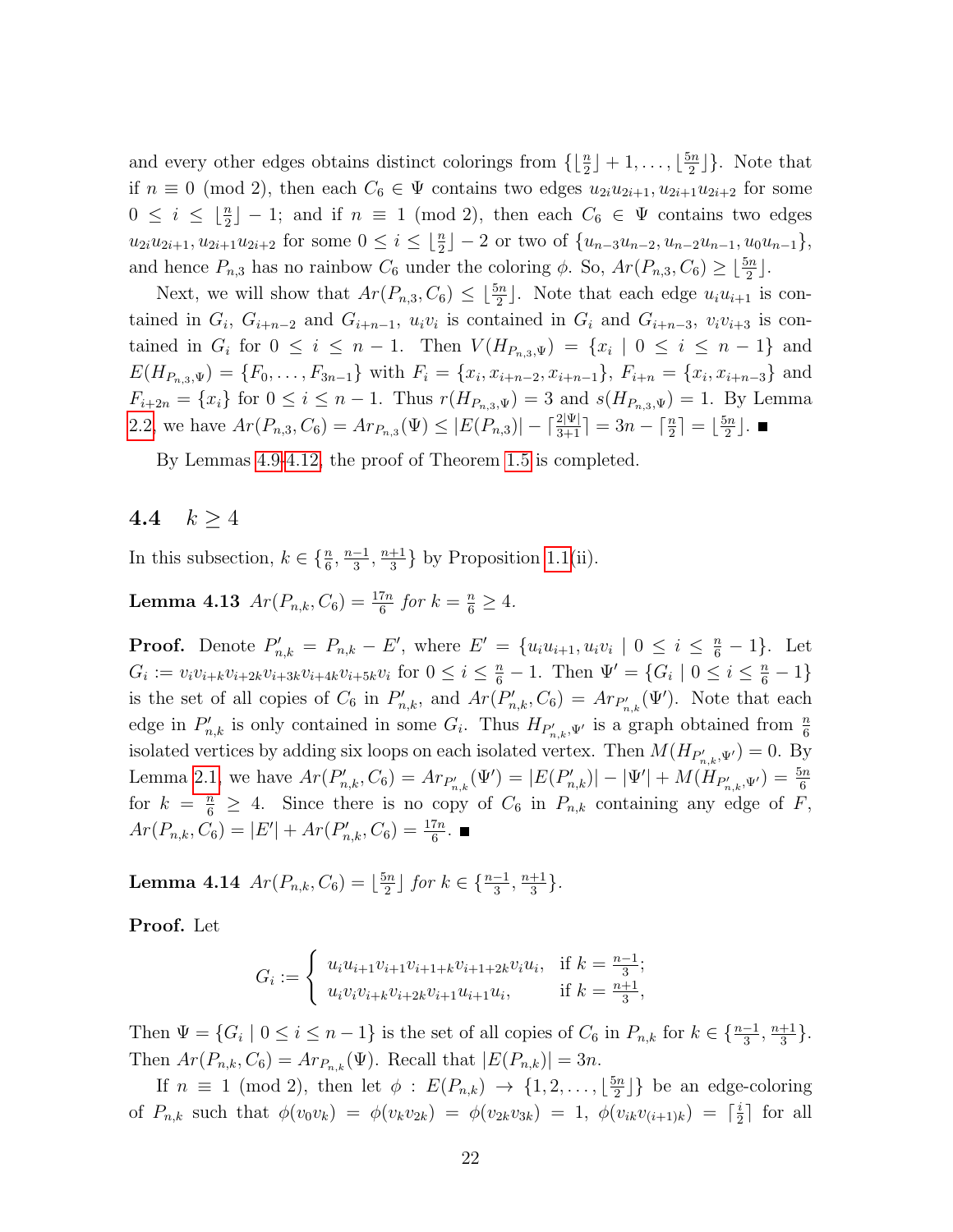

Fig. 10 Illustrations of  $P_{13,4}$  and  $P_{16,5}$  having no rainbow  $C_6$  under  $\phi$ .

 $3 \leq i \leq n-1$  and every other edges obtains distinct colorings from  $\{\frac{n+1}{2}\}$  $\frac{+1}{2}, \ldots, \lfloor \frac{5n}{2} \rfloor$  $\frac{\sin}{2}$ ] } (Fig. 10(a) illustrates the coloring  $\phi$  of  $P_{13,4}$ ). Then each  $C_6 \in \Psi$  contains two edges of  $\{v_0v_k, v_kv_{2k}, v_{2k}v_{3k}\}$  or two edges  $v_{(2i+1)k}v_{(2i+2)k}, v_{(2i+2)k}v_{(2i+3)k}$  for some  $1 \le i \le \frac{n-1}{2}-1$ , and hence  $P_{n,k}$  has no rainbow  $C_6$  under the coloring  $\phi$ .

If  $n \equiv 0 \pmod{2}$ , then let  $\phi : E(P_{n,k}) \rightarrow \{1, 2, \ldots, \lfloor \frac{5n}{2} \rfloor \}$  $\frac{\sin 2}{2}$  be an edge-coloring of  $P_{n,k}$  such that  $\phi(v_{ik}v_{(i+1)k}) = \lfloor \frac{i}{2} \rfloor$  $\frac{i}{2}$  + 1 for all  $0 \leq i \leq n-1$  and every other edges obtains distinct colorings from  $\{\frac{n}{2} + 1, \ldots, \lfloor \frac{5n}{2} \rfloor\}$  $\left[\frac{2m}{2}\right]$  (Fig. 10(b) illustrates the coloring  $\phi$  of  $P_{16,5}$ ). Note that each  $C_6 \in \Psi$  contains two edges  $v_{2ik}v_{(2i+1)k}, v_{(2i+1)k}v_{(2i+2)k}$  for some  $0 \leq i \leq \frac{n}{2} - 1$ , and hence  $P_{n,k}$  has no rainbow  $C_6$  under the coloring  $\phi$ . So,  $Ar(P_{n,k}, C_6) \geq \lfloor \frac{5n}{2} \rfloor$  for  $n \equiv 0 \pmod{2}$ . So, in either case,  $Ar(P_{n,k}, C_6) \geq \lfloor \frac{5n}{2} \rfloor$ .

Now, we show that  $Ar(P_{n,k}, C_6) \leq \lfloor \frac{5n}{2} \rfloor$ . Let  $V(H_{P_{n,k}, \Psi}) = \{x_i \mid 0 \leq i \leq n-1\}$ and  $E(H_{P_{n,k},\Psi}) = \{F_0,\ldots,F_{3n-1}\},\$  where each  $x_i$  corresponds to  $G_i$  in  $\Psi$ , each  $F_i$ corresponds to  $u_i u_{i+1}$ ,  $F_{i+n}$  corresponds to  $u_i v_i$ ,  $F_{i+2n}$  corresponds to  $v_i v_{i+k}$  for  $k \in$  $\left\{\frac{n-1}{2}\right\}$  $\frac{-1}{3}, \frac{n+1}{3}$  $\frac{+1}{3}$ . Note that for  $0 \leq i \leq n-1$ , each  $u_i u_{i+1}$  is contained in  $G_i$ ,  $u_i v_i$  is contained in  $G_i$ ,  $G_{i+n-1}$ ,  $v_i v_{i+\frac{n-1}{3}}$  is contained in  $G_{i+\frac{n-1}{3}}$ ,  $G_{i+\frac{2n-2}{3}}$ ,  $G_{i+n-1}$  when  $k = \frac{n-1}{3}$  $\frac{-1}{3}$ , and  $v_i v_{i+\frac{n+1}{3}}$  is contained in  $G_i$ ,  $G_{i+\frac{n-2}{3}}$ ,  $G_{i+\frac{2n-1}{3}}$  when  $k = \frac{n+1}{3}$  $\frac{+1}{3}$ . It follows that  $F_i = \{x_i\},\$  $F_{i+n} = \{x_i, x_{i+n-1}\}\$ and

$$
F_{i+2n} = \begin{cases} \{x_{i+\frac{n-1}{3}}, x_{i+\frac{2n-2}{3}}, x_{i+n-1}\}, & \text{if } k = \frac{n-1}{3};\\ \{x_i, x_{i+\frac{n-2}{3}}, x_{i+\frac{2n-1}{3}}\}, & \text{if } k = \frac{n+1}{3}. \end{cases}
$$

Obviously,  $r(H_{P_{n,k},\Psi}) = 3$  and  $s(H_{P_{n,k},\Psi}) = 1$ , then by Lemma [2.2,](#page-4-0)  $Ar(P_{n,k}, C_6) =$  $Ar_{P_{n,k}}(\Psi) \leq |E(P_{n,k})| - \lceil \frac{2|\Psi|}{3+1} \rceil = 3n - \lceil \frac{n}{2} \rceil = \lfloor \frac{5n}{2} \rfloor$  $\frac{\overline{2}}{2}$ .

<span id="page-22-0"></span>**Lemma 4.15**  $Ar(P_{n,k}, C_6) = \lfloor \frac{7n}{3} \rfloor$  $\frac{\pi n}{3}$  for  $k = \frac{n-2}{2} \geq 4$ .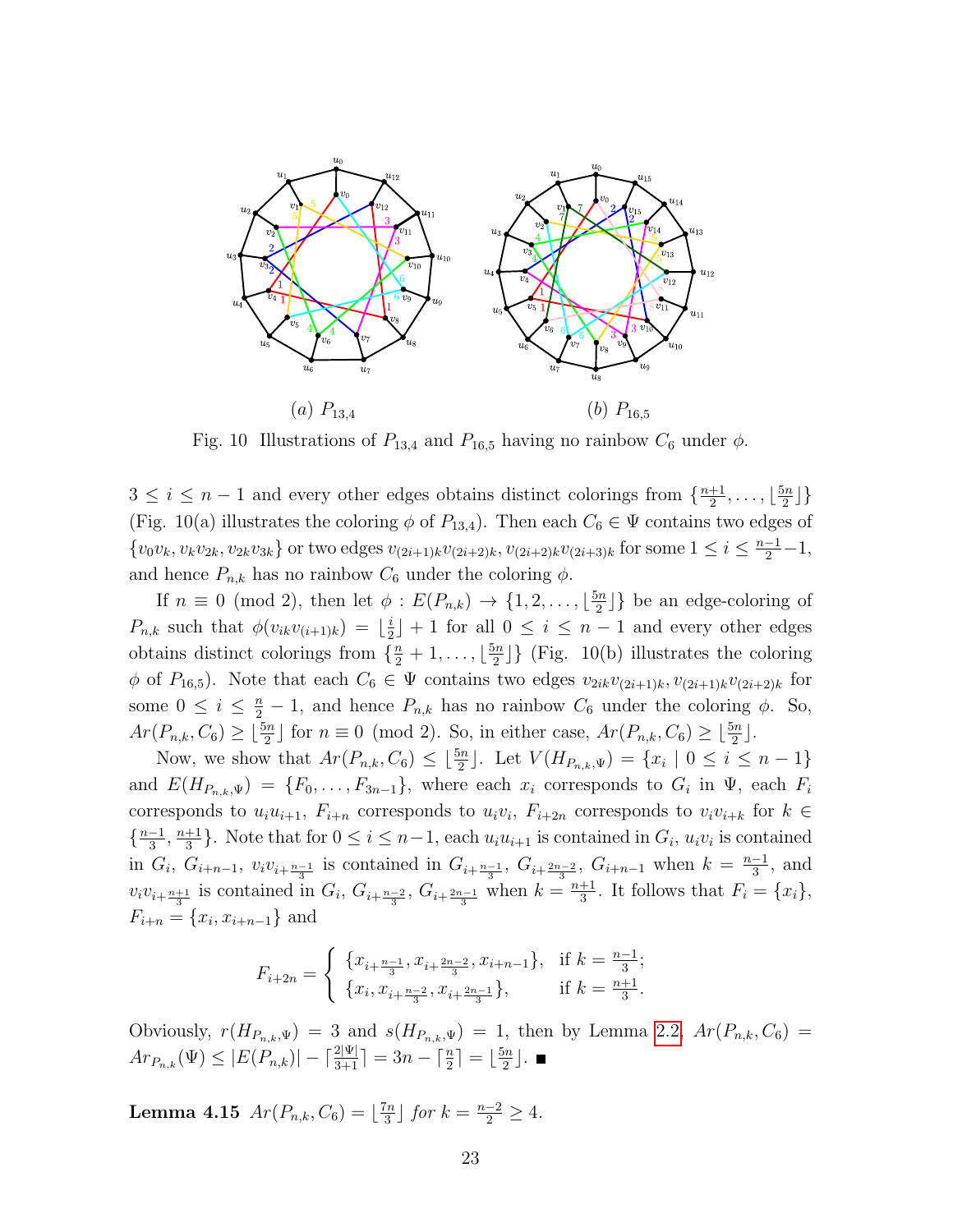**Proof.** Let  $G_i := u_i u_{i+1} v_{i+1} v_{i+n-1} u_{i+n-1} u_i$  for  $0 \le i \le n-1$ . Then  $\Psi = \{G_i \mid 0 \le i \le n-1\}$  $i \leq n-1$  is the set of all copies of  $C_6$  in  $P_{n,k}$ , and  $Ar(P_{n,k}, C_6) = Ar_{P_{n,k}}(\Psi)$ . Note that each edge  $u_i u_{i+1}$  is contained in  $G_i$  and  $G_{i+1}$ ; each spoke  $u_i v_i$  is contained in  $G_{i+1}$  and  $G_{i+n-1}$ ; each edge  $v_i v_{i+\frac{n-2}{2}}$  is contained in  $G_{i+\frac{n}{2}}$  and  $G_{i+n-1}$  for  $0 \leq i \leq$  $n-1$ . Thus  $H_{P_{n,k},\Psi}$  is a graph obtained from a cycle  $w_0w_1\cdots w_{n-1}w_0$  by adding edges  $w_{i+1}w_{i+n-1}$  and  $w_{i+\frac{n}{2}}w_{i+n-1}$  for  $0 \leq i \leq n-1$ . Since there exist  $\lfloor \frac{n}{3} \rfloor$  $\frac{n}{3}$  vertex-disjoint cycles  $w_{3i}w_{3i+1}w_{3i+2}w_{3i}$  in  $H_{P_{n,k},\Psi}$  for  $0 \leq i \leq \lfloor \frac{n}{3} \rfloor - 1$ , we have  $M(H_{P_{n,k},\Psi}) = \lfloor \frac{n}{3} \rfloor$  $\frac{n}{3}$ . By Lemma [2.1,](#page-4-1)  $Ar(P_{n,k}, C_6) = Ar_{P_{n,k}}(\Psi) = |E(P_{n,k})| - |\Psi| + M(H_{P_{n,k}, \Psi}) = \lfloor \frac{7n}{3} \rfloor$  $\frac{\pi}{3}$ .

By Lemmas [4.13-](#page-21-0)[4.15,](#page-22-0) we complete the proof of Theorem [1.6.](#page-3-1)

## References

- <span id="page-23-1"></span>[1] N. Alon, On a conjecture of Erdös, Simonovits, and Sós concerning anti-Ramsey theorems, *J. Graph Theory*,  $7(1)(1983)$  91-94.
- <span id="page-23-2"></span>[2] M. Axenovich, T. Jiang and A. Kündgen, Bipartite anti-Ramsey numbers of cycles, J. Graph Theory, 47(1)(2004) 9-28.
- <span id="page-23-6"></span>[3] M. Axenovich, H. Harborth, A. Kemnitz, M. Móller and I. Schiermeyer, Rainbows in the hypercube, Graphs Combin., 23(2007) 123-133.
- <span id="page-23-0"></span>[4] P. Erdös, M. Simonovits and V. Sós, Anti-Ramsey theorems. In: Infinite and finite sets (Colloq. Keszthely 1973), Colloq. Math. Soc. Ja´nos Bolyai, 10(1975) 633-643.
- <span id="page-23-7"></span>[5] I. Gorgol, Anti-Ramsey numbers in complete split graphs, Discrete Math., 339(2016) 1944-1949.
- <span id="page-23-5"></span>[6] R. Gu, J. Li, and Y. Shi, Anti-ramsey numbers of paths and cycles in hypergraphs, SIAM J. Discrete Math., 34(2020) 271-307.
- <span id="page-23-4"></span>[7] R. Haas and M. Young, The anti-Ramsey number of perfect matching, Discrete Math., 312(2012) 933-937.
- <span id="page-23-8"></span>[8] M. Horňák, S. Jendrol, I. Schiermeyer and R. Soták, Rainbow numbers for cycles in plane triangulations, J. Graph Theory, 78(2015) 248-257.
- <span id="page-23-3"></span>[9] S. Jahanbekam and D. B. West, Anti-Ramsey problems for t edge-disjoint rainbow spanning subgraphs: cycles, matchings, or trees, J. Graph Theory,  $82(1)(2016)$  75-89.